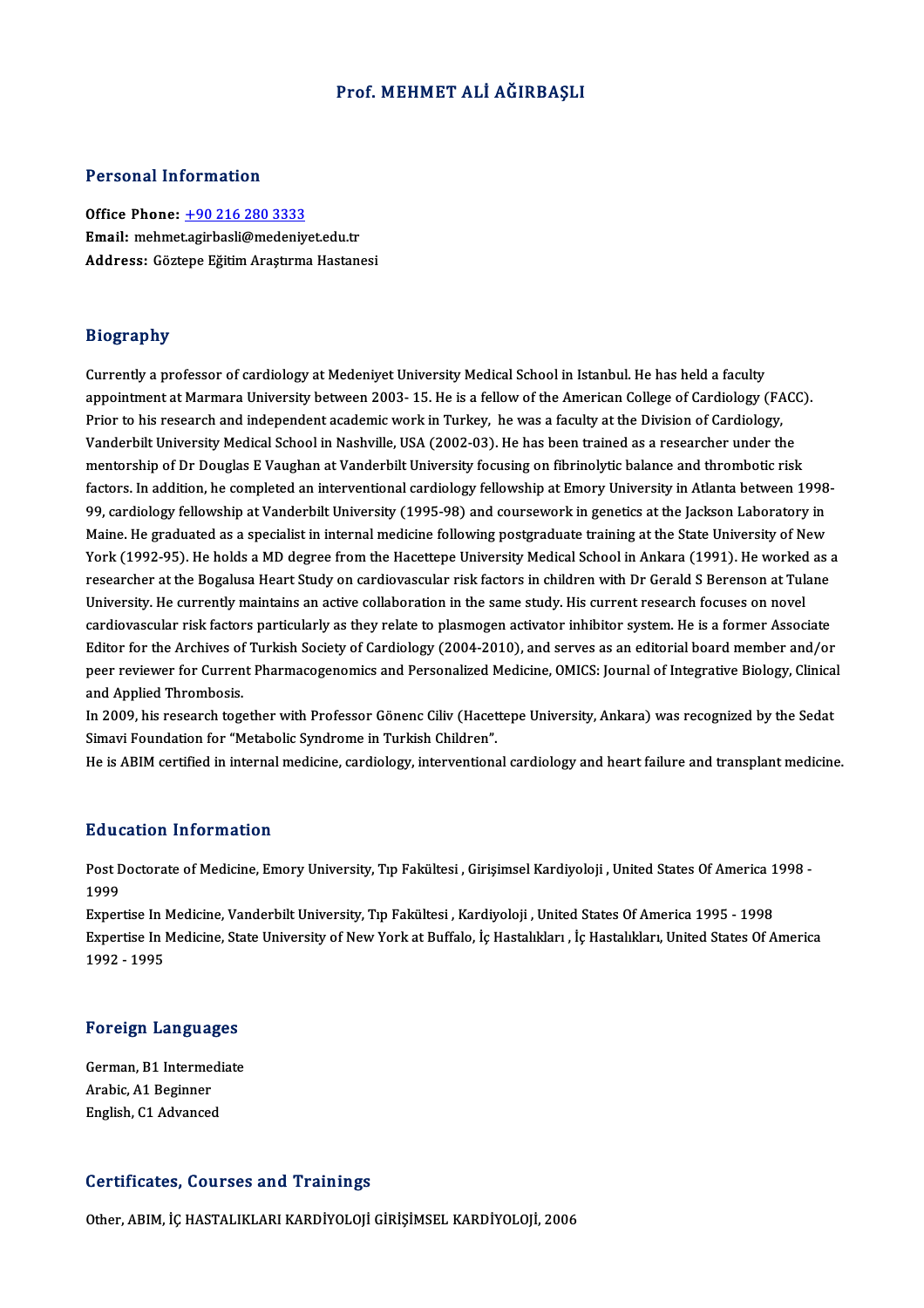#### **Research Areas**

Health Sciences, Medicine, Internal Medicine Sciences, Cardiovascular

### Academic Titles / Tasks

Professor, Istanbul Medeniyet University, Faculty Of Medicine, Internal Medical Sciences, 2015 - Continues

#### Advising Theses

AĞIRBAŞLI M. A., yoktur, Doctorate, y.yok(Student), 1998

#### Articles Published in Journals That Entered SCI, SSCI and AHCI Indexes

- rticles Published in Journals That Entered SCI, SSCI and AHCI Indexes<br>I. Challenges Before Considering to Monitor Patients With cTnT as Identification Tool for High<br>Mortality Biek Mortality Risk<br>Mortality Risk<br>Agirbaali M.A. Mortality Risk<br>Agirbasli M. A.
	-

Journal of the American College of Cardiology, vol.79, no.18, 2022 (Journal Indexed in SCI Expanded)

- Agirbasli M. A.<br>Journal of the American College of Cardiology, vol.79, no.18, 2022 (Journal Indexed in SCI Expanded)<br>II. Coronary microvascular dysfunction is common in patients hospitalized with COVID-19 infection.<br>Colair Journal of the American College of Cardiology, vol.79, no.18, 2022 (Journal Indexed in SCI Expanded)<br>Coronary microvascular dysfunction is common in patients hospitalized with COVID-19 infection<br>Calışkan M., Baycan Ö. F. , Coronary microvascular dysfunction is common in patients hosp<br>Calışkan M., Baycan Ö. F. , Çelik F. B. , Güvenç T. S. , Atıcı A., Çağ Y., Konal (<br>Microcirculation (New York, N.Y. : 1994), 2022 (Journal Indexed in SCI)<br>OBSCN Calışkan M., Baycan Ö. F. , Çelik F. B. , Güvenç T. S. , Atıcı A., Çağ Y., Konal O., İrgi T., Bilgili Ü. Z. , Ağırbaşlı M. A.<br>Microcirculation (New York, N.Y. : 1994), 2022 (Journal Indexed in SCI)<br>III. OBSCN as a cand
- Unal B., Agaoglu N. B., Dogan O. A., Doganay L., AĞIRBAŞLI M. A. EUROPEAN JOURNAL OF HUMAN GENETICS, vol.30, no.SUPPL 1, pp.186, 2022 (Journal Indexed in SCI) Unal B., Agaoglu N. B. , Dogan O. A. , Doganay L., AĞIRBAŞLI M. A.<br>EUROPEAN JOURNAL OF HUMAN GENETICS, vol.30, no.SUPPL 1, pp.186, 2022 (Journal Indexed in SCI)<br>IV. URIC ACID TO HIGH DENSITY LIPOPROTEIN CHOLESTEROL RATIO I
- EUROPEAN JOURNAL OF HUMAN GENETICS, vol.30, no.SUPPL 1, p<br>URIC ACID TO HIGH DENSITY LIPOPROTEIN CHOLESTEROL<br>MORTALITY IN PATIENTS HOSPITALIZED WITH COVID-19<br>Polan E. BAYCAN Ö. E. Cosur A. AČIPRASLIM A URIC ACID TO HIGH DENSITY LIPOPROTEIN<br>MORTALITY IN PATIENTS HOSPITALIZED WI<br>Bolen F., BAYCAN Ö. F. , Cesur A., AĞIRBAŞLI M. A.<br>JOUPNAL OF THE AMERICAN COLLECE OF CAPDI MORTALITY IN PATIENTS HOSPITALIZED WITH COVID-19<br>Bolen F., BAYCAN Ö. F. , Cesur A., AĞIRBAŞLI M. A.<br>JOURNAL OF THE AMERICAN COLLEGE OF CARDIOLOGY, vol.79, no.9, pp.2076, 2022 (Journal Indexed in SCI) Bolen F., BAYCAN Ö. F., Cesur A., AĞIRBAŞLI M. A.<br>JOURNAL OF THE AMERICAN COLLEGE OF CARDIOLOGY, vol.79, no.9, pp.2076, 2022 (Journal I<br>V. Leukocyte telomere length as a compensatory mechanism in vitamin D metabolism.
- JOURNAL OF THE AMERICAN COLLEGE OF CARDIOLOGY, vol.79, no.9, pp.2<br>Leukocyte telomere length as a compensatory mechanism in vitar<br>AĞIRBAŞLI D., Kalyoncu M., MÜFTÜOĞLU M., AKSUNGAR F., Agirbasli M. A.<br>PlaS ana val.17, na.2, Leukocyte telomere length as a compensatory mechanis<br>AĞIRBAŞLI D., Kalyoncu M., MÜFTÜOĞLU M., AKSUNGAR F., Agir<br>PloS one, vol.17, no.2, 2022 (Journal Indexed in SCI Expanded)<br>Law lavak of saluhla law dansity linennatain ne AĞIRBAŞLI D., Kalyoncu M., MÜFTÜOĞLU M., AKSUNGAR F., Agirbasli M. A.<br>PloS one, vol.17, no.2, 2022 (Journal Indexed in SCI Expanded)<br>VI. Low levels of soluble low-density lipoprotein receptor-related protein 1 in patients
- PloS one, vol.17, no.2, 2022 (Journal Indexed in SCI Expanded)<br>Low levels of soluble low-density lipoprotein receptor-related<br>diabetes mellitus and diabetic retinopathy.<br>Batu Oto B., Aykut V., Günes M., Korkmaz R., İsman F Low levels of soluble low-density lipoprotein receptor-related<br>diabetes mellitus and diabetic retinopathy.<br>Batu Oto B., Aykut V., Güneş M., Korkmaz R., İsman F. K. , Agirbasli M. A.<br>Evnerimentel eve ressarsh an 198931-2033 diabetes mellitus and diabetic retinopathy.<br>Batu Oto B., Aykut V., Güneş M., Korkmaz R., İsman F. K. , Agirbasli M. A.<br>Experimental eye research, pp.108921, 2022 (Journal Indexed in SCI Expanded)<br>Testing the efficeau of te Batu Oto B., Aykut V., Güneş M., Korkmaz R., İsman F. K., Agirbasli M. A.<br>Experimental eye research, pp.108921, 2022 (Journal Indexed in SCI Expanded)<br>VII. Testing the efficacy of tocilizumab in patients with COVID-19 pneu
- Experimental eye research, p<br>Testing the efficacy of to<br>Agirbasli M. A. , Tanrikulu A.<br>Journal of componative effect VII. Testing the efficacy of tocilizumab in patients with COVID-19 pneumonia.<br>Agirbasli M. A., Tanrikulu A.<br>Journal of comparative effectiveness research, vol.10, no.8, pp.625-627, 2021 (Journal Indexed in SCI Expanded)

Agirbasli M. A., Tanrikulu A.<br>Journal of comparative effectiveness research, vol.10, no.8, pp.625-627, 2021 (Journal Indexed in SCI Ex<br>VIII. COVID-19 Is a Potential Bellwether to Inform Future Planetary Health Critical Journal of com<br>COVID-19 Is<br>Agirbasli M. A.<br>OMICS A JOUP COVID-19 Is a Potential Bellwether to Inform Future Planetary Health Critical Policymaking<br>Agirbasli M. A.<br>OMICS-A JOURNAL OF INTEGRATIVE BIOLOGY, vol.25, no.3, pp.200-201, 2021 (Journal Indexed in SCI)<br>Evinasumah for Homo

Agirbasli M. A.<br>OMICS-A JOURNAL OF INTEGRATIVE BIOLOGY, vol.25, no.3, pp.200-2<br>IX. Evinacumab for Homozygous Familial Hypercholesterolemia. OMICS-A JOUR<br>Evinacumab<br>Agirbasli M. A.<br>The New Engle Evinacumab for Homozygous Familial Hypercholesterolemia.<br>Agirbasli M. A.<br>The New England journal of medicine, vol.384, no.6, 2021 (Journal Indexed in SCI Expanded)<br>COVID 19 Bandamia in the Midst of Civil Wory Planetary Hoa Agirbasli M. A.<br>The New England journal of medicine, vol.384, no.6, 2021 (Journal Indexed in SCI Expanded)<br>X. COVID-19 Pandemic in the Midst of Civil War: Planetary Health and Plant Omics Field Notes from<br>Aden Yemen

### The New Englar<br>COVID-19 Par<br>Aden, Yemen.<br>Abdullah A.T. COVID-19 Pandemic in the Midst of Civil War: Pla<br>Aden, Yemen.<br>Abdullah A.T., Hassen J., Abdullah A.A., Agirbasli M.A.<br>Omigs : a journal of integrative biology, vol 24, no 12, no Aden, Yemen.<br>Abdullah A. T. , Hassen J., Abdullah A. A. , Agirbasli M. A.<br>Omics : a journal of integrative biology, vol.24, no.12, pp.685-687, 2020 (Journal Indexed in SCI Expanded)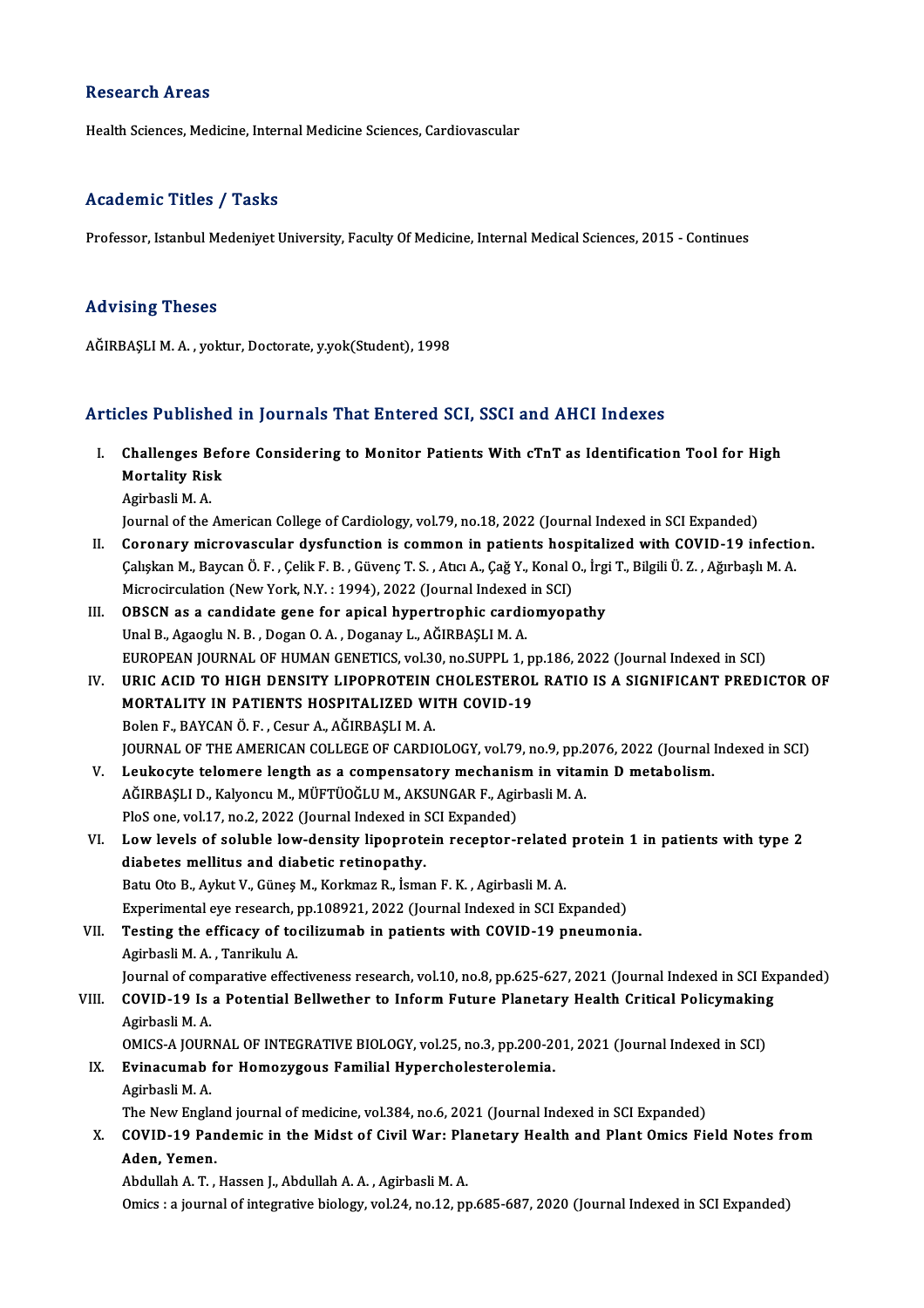| XI.    | Production and characterization of elastomeric cardiac tissue-like patches for Myocardial Tissue<br><b>Engineering</b>                                                                                                                   |
|--------|------------------------------------------------------------------------------------------------------------------------------------------------------------------------------------------------------------------------------------------|
|        | Cesur S., Ulag S., Ozak L., Gumussoy A., Arslan S., Yilmaz B. K., EKREN N., Agirbasli M. A., Kalaskar D. M., GÜNDÜZ O.<br>POLYMER TESTING, vol.90, 2020 (Journal Indexed in SCI)                                                         |
| XII.   | High-Sensitivity Troponins and Prediction of Heart Failure: Age Is an Important Confounding Factor.<br>Agirbasli M.A.                                                                                                                    |
|        | JACC. Heart failure, vol.8, no.6, pp.519-520, 2020 (Journal Indexed in SCI Expanded)                                                                                                                                                     |
| XIII.  | Do Not Forget Afghanistan in Times of COVID-19: Telemedicine and the Internet of Things to<br>Strengthen Planetary Health Systems.                                                                                                       |
|        | Azizy A., Fayaz M., Agirbasli M. A.<br>Omics : a journal of integrative biology, vol.24, no.6, pp.311-313, 2020 (Journal Indexed in SCI Expanded)                                                                                        |
| XIV.   | Reliability of normative tables in assessing elevated blood pressure in children.<br>Agirbasli M. A., Dilek H., Tatlisu M. A., Ankarali H.                                                                                               |
|        | Journal of human hypertension, vol.34, no.3, pp.241-247, 2020 (Journal Indexed in SCI Expanded)                                                                                                                                          |
| XV.    | Application of High-Sensitivity Troponin in Suspected Myocardial Infarction<br>Aksoy A., Agirbasli M. A.                                                                                                                                 |
| XVI.   | NEW ENGLAND JOURNAL OF MEDICINE, vol.381, no.25, pp.2482-2483, 2019 (Journal Indexed in SCI)<br>Awareness of cardiovascular risk factors among university students in Turkey - CORRIGENDUM.                                              |
|        | Güneş F. E., Bekiroglu N., Imeryuz N., Agirbasli M. A.<br>Primary health care research & development, vol.20, 2019 (Journal Indexed in SCI Expanded)                                                                                     |
| XVII.  | A Planetary Health Lens for Rare Diseases in Refugee Populations and Innovating Systems Medicine                                                                                                                                         |
|        | Education                                                                                                                                                                                                                                |
|        | Agirbasli D., Agirbasli M. A.                                                                                                                                                                                                            |
|        | OMICS-A JOURNAL OF INTEGRATIVE BIOLOGY, 2019 (Journal Indexed in SCI)                                                                                                                                                                    |
| XVIII. | Management of dyslipidaemia in patients with coronary heart disease: Results from the ESC-EORP                                                                                                                                           |
|        | <b>EUROASPIRE V survey in 27 countries</b>                                                                                                                                                                                               |
|        | De Backer G., Jankowski P., Kotseva K., Mirrakhimov E., Reiner Z., Ryden L., Tokgozoglu L., Wood D., De Bacquer D.,<br>Abreu A, et al.                                                                                                   |
|        | ATHEROSCLEROSIS, vol.285, pp.135-146, 2019 (Journal Indexed in SCI)                                                                                                                                                                      |
| XIX.   | Letter by Agirbasli and Aksoy Regarding Article, "Associations of Variability in Blood Pressure,<br>Glucose and Cholesterol Concentrations, and Body Mass Index With Mortality and Cardiovascular<br>Outcomes in the General Population" |
|        | Agirbasli M. A., Aksoy A.                                                                                                                                                                                                                |
|        | CIRCULATION, vol.139, no.19, 2019 (Journal Indexed in SCI)                                                                                                                                                                               |
| XX.    | Plasminogen activator inhibitor type-1 (PAI-1) expression relates to the presence of myocardial<br>inflammation in patients with nonischemic cardiomyopathy                                                                              |
|        | Escher F. F., AĞIRBAŞLI M. A., Lassner D. L., Aleshcheva G. A., Schultheiss H. P. S.                                                                                                                                                     |
|        | EUROPEAN JOURNAL OF HEART FAILURE, vol.21, pp.128-129, 2019 (Journal Indexed in SCI)                                                                                                                                                     |
| XXI.   | Systems Pharmacovigilance (Panvigilance): Thinking Beyond Location on the Planetary Map in<br><b>Global Clinical Trials</b>                                                                                                              |
|        | Agirbasli M. A.                                                                                                                                                                                                                          |
|        | OMICS-A JOURNAL OF INTEGRATIVE BIOLOGY, vol.23, no.5, pp.293, 2019 (Journal Indexed in SCI)                                                                                                                                              |
| XXII.  | Universal definition of MI: Above 99 percentile of upper reference limit (URL) for hs-cTn: Yes, but<br>which URL?                                                                                                                        |
|        | Agirbasli M.A.<br>AMERICAN JOURNAL OF EMERGENCY MEDICINE, vol.37, no.3, pp.510, 2019 (Journal Indexed in SCI)                                                                                                                            |
| XXIII. | Awareness of cardiovascular risk factors among university students in Turkey                                                                                                                                                             |
|        | GÜNEŞ F., BEKİROĞLU G. N., Imeryuz N., Agirbasli M. A.                                                                                                                                                                                   |
|        | PRIMARY HEALTH CARE RESEARCH AND DEVELOPMENT, vol.20, 2019 (Journal Indexed in SCI)                                                                                                                                                      |
| XXIV.  | Cardiometabolic risk factors in Turkish children with hepatosteatosis                                                                                                                                                                    |
|        | Aslan A., Erdemli S., Günaydın G. D., Aslan M., Yazar R. Ö., Kabaalioğlu A., Ağırbaşlı M. A.                                                                                                                                             |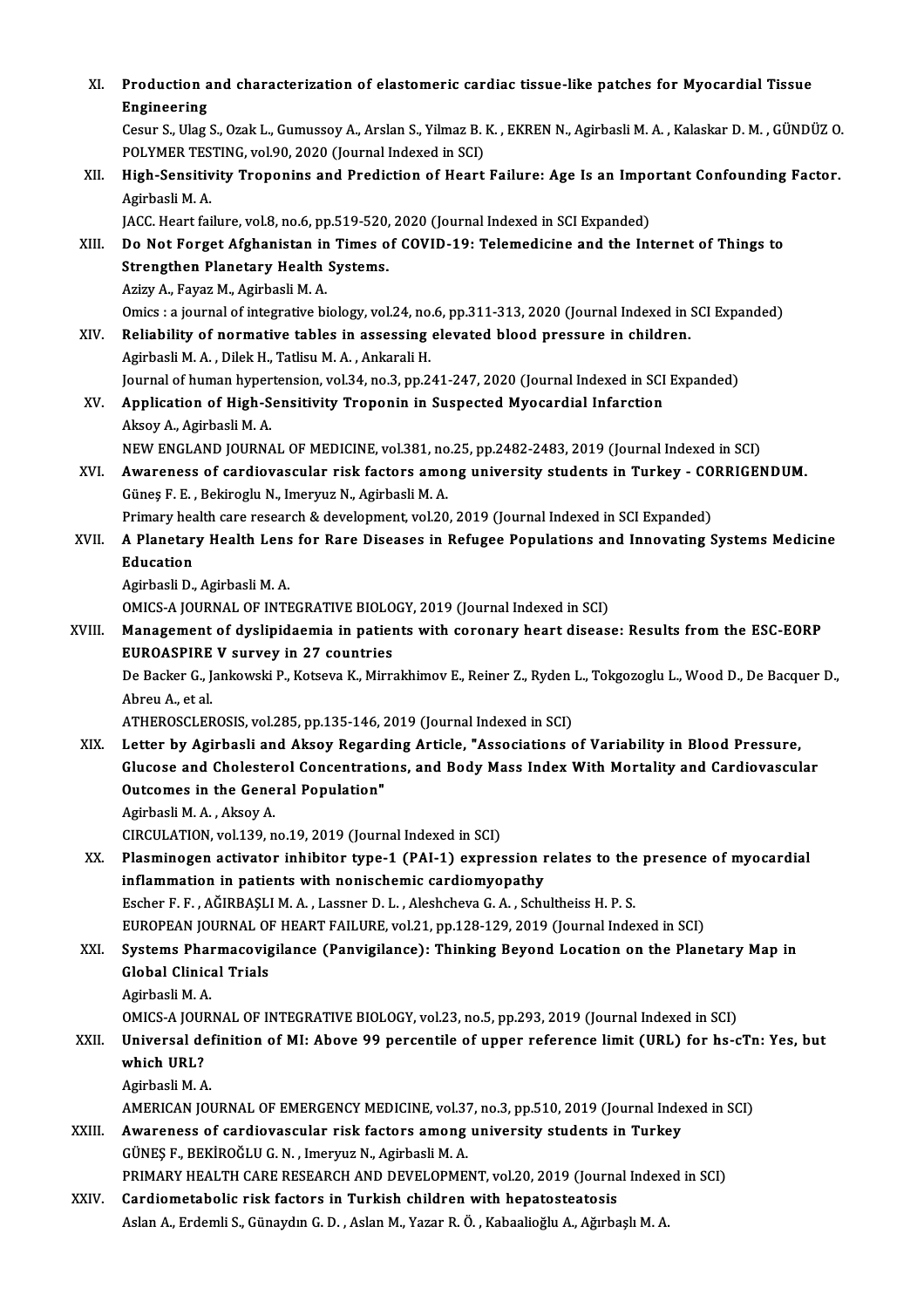The Turkish journal of pediatrics, vol.61, no.5, pp.714-722, 2019 (Journal Indexed in SCI Expanded)<br>Quality of dinast anal antiseasulant theneau in alderly patients with non-valuulan atrial f

- The Turkish journal of pediatrics, vol.61, no.5, pp.714-722, 2019 (Journal Indexed in SCI Expanded)<br>XXV. Quality of direct oral anticoagulant therapy in elderly patients with non-valvular atrial fibrillation The Turkish jo<br>**Quality of dii**<br>Agirbasli M. A.<br>JOUPNAJ OF T Quality of direct oral anticoagulant therapy in elderly patients with non-valvular atrial fil<br>Agirbasli M. A.<br>JOURNAL OF THROMBOSIS AND THROMBOLYSIS, vol.46, no.4, pp.570, 2018 (Journal Indexed in SCI)<br>The Need for Sey Spe
	- JOURNAL OF THROMBOSIS AND THROMBOLYSIS, vol.46, no.4, pp.570, 2018 (Journal Indexed in SCI)
- Agirbasli M. A.<br>JOURNAL OF THROMBOSIS AND THROMBOLYSIS, vol.46, no.4, pp.570, 2018 (Jou<br>XXVI. The Need for Sex-Specific Cutoff Levels for High-Sensitivity Troponins<br>Aksoy A., Agirbasli M. A. The Need for Sex-Specific Cutoff Levels for High-Sensitivity Troponins<br>Aksoy A., Agirbasli M. A.<br>JOURNAL OF THE AMERICAN COLLEGE OF CARDIOLOGY, vol.72, no.15, pp.1879-1880, 2018 (Journal Indexed in<br>SCD Akso<br>JOUR<br>SCI)<br>Eam
- JOURNAL OF THE AMERICAN COLLEGE OF CARDIOLOGY, vol.72, no.15, pp.1879-1880, 2018 (Journal Indexed in<br>SCI)<br>XXVII. Familial hypercholesterolemia with extensive coronary artery disease and tuberous and tendinous<br>xanthomogy A SCI)<br>Familial hypercholesterolemia with extensive com<br>xanthomas: A case report and mutation analysis<br>Agirbasli D. Hyatt T. Agirbasli M.A Familial hypercholesterolemia<br>xanthomas: A case report and n<br>Agirbasli D., Hyatt T., Agirbasli M. A.<br>JOUPMAL OF CLINICAL LIBIDOLOCY xanthomas: A case report and mutation analysis<br>Agirbasli D., Hyatt T., Agirbasli M. A.<br>JOURNAL OF CLINICAL LIPIDOLOGY, vol.12, no.4, pp.863-867, 2018 (Journal Indexed in SCI)
- XXVIII. Levan based fibrous scaffolds electrospun via co-axial and single-needle techniques for tissue engineering applications
	- AvsarG.,AĞIRBAŞLID.,AĞIRBAŞLIM.A. ,GÜNDÜZO.,Oner E.T.
	- CARBOHYDRATE POLYMERS, vol.193, pp.316-325, 2018 (Journal Indexed in SCI)
- Avsar G., AĞIRBAŞLI D., AĞIRBAŞLI M. A. , GÜNDÜZ O., Oner E. T.<br>CARBOHYDRATE POLYMERS, vol.193, pp.316-325, 2018 (Journal Indexed in SCI)<br>XXIX. Potential Causes and Implications of Low Target Therapeutic Ratio in Warfarin-CARBOHYDRATE POLYMERS, vol.193, pp.316-325, 2018 (Journal Causes and Implications of Low Target Then<br>Thrombosis Prophylaxis: A Single-Center Experience<br>Atre H. Sohin A.A., Atre D. B., SilNPill M. KEREZ A. Agirbas Potential Causes and Implications of Low Target Therapeuti<br>Thrombosis Prophylaxis: A Single-Center Experience<br>Atas H., Sahin A.A., Atas D. B., SÜNBÜL M., KEPEZ A., Agirbasli M.A.<br>CLINICAL AND APPLIED TUROMBOSIS UEMOSTASIS Thrombosis Prophylaxis: A Single-Center Experience<br>Atas H., Sahin A. A. , Atas D. B. , SÜNBÜL M., KEPEZ A., Agirbasli M. A.<br>CLINICAL AND APPLIED THROMBOSIS-HEMOSTASIS, vol.24, no.3, pp.536-541, 2018 (Journal Indexed in SCI Atas H., Sahin A. A. , Atas D. B. , SÜNBÜL M., KEPEZ A., Agirbasli M. A.<br>CLINICAL AND APPLIED THROMBOSIS-HEMOSTASIS, vol.24, no.3, pp.536-541, 2018 (Journal Indexed in SCI)<br>XXX. Impact of Residual Mitral Regurgitation on R
- CLINICAL AND APPLIED THROMBOSIS-HEMOSTASIS, vol.24, no.3, pp.536-5<br>Impact of Residual Mitral Regurgitation on Right Ventricular Syste<br>Assist Device Implantation: Evidence for Populational Differences<br>Asishasli M.A Impact of Residual Mitral Regurgitation on Right Ventricular Systolic Function After Left Ventricular<br>Assist Device Implantation: Evidence for Populational Differences<br>Agirbasli M. A. Assist Device Implantation: Evidence for Populational Differences
	-
- Agirbasli M. A.<br>ARTIFICIAL ORGANS, vol.42, no.1, pp.107, 2018 (Journal Indexed in SCI)<br>XXXI. Influence of Diabetes on CABG Patency Targeting Functional Status After CABG in Patients With DM<br>Agirbasli M A ARTIFICIAL ORGANS, vol.42, no.1, pp.107, 2018 (Journal Indexed in SCI)<br>Influence of Diabetes on CABG Patency Targeting Functional Status After CABG in Patients With D<br>Agirbasli M. A.<br>JOURNAL OF THE AMERICAN COLLEGE OF CARD Influence of Diabetes on CABG Patency Targeting Functional Status After CABG in Patients With D!<br>Agirbasli M. A.<br>JOURNAL OF THE AMERICAN COLLEGE OF CARDIOLOGY, vol.70, no.20, pp.2604, 2017 (Journal Indexed in SCI)<br>Heart Fa
	-
- XXXII. Heart Failure and Mortality in Patients With Nonvalvular Atrial Fibrillation Started on Novel Oral Anticoagulant Therapy: A Single-Center Experience SÜNBÜL M., Oguz M., Dogan Z., Atas H., Bozbay M., Cincin A., Agirbasli M. A. CLINICALANDAPPLIEDTHROMBOSIS-HEMOSTASIS,vol.23,no.5,pp.454-459,2017 (Journal Indexed inSCI)
- XXXIII. Bone Deformities as a Complication of Giant Thoracic Aortic Aneurysm AslanA.,KartalY.,AyazE.,AslanM.,BulutS.S.D. ,AĞIRBAŞLIM.A. ,OysuA.S. Bone Deformities as a Complication of Giant Thoracic Aortic Aneurysm<br>Aslan A., Kartal Y., Ayaz E., Aslan M., Bulut S. S. D. , AĞIRBAŞLI M. A. , Oysu A. S.<br>VASCULAR AND ENDOVASCULAR SURGERY, vol.51, no.5, pp.312-315, 2017 ( Aslan A., Kartal Y., Ayaz E., Aslan M., Bulut S. S. D. , AĞIRBAŞLI M. A. , Oysu A. S.<br>VASCULAR AND ENDOVASCULAR SURGERY, vol.51, no.5, pp.312-315, 2017 (Journal Indexed in SCI)<br>XXXIV. Enhanced mRNA expression of plasminoge
- VASCULAR AND ENDOVASCULAR SURGERY, vol.51, no.5, pp.312-315<br>Enhanced mRNA expression of plasminogen activator inhibit<br>Agirbasli M. A. , Goktay F., Peker I., Gunes P., Aker F. V. , AKKİPRİK M.<br>CARDIOVASCULAR TUERAREUTISS vo Enhanced mRNA expression of plasminogen activator inhibitor-1 in livedoid vasculopathy lesions<br>Agirbasli M. A. , Goktay F., Peker I., Gunes P., Aker F. V. , AKKİPRİK M.<br>CARDIOVASCULAR THERAPEUTICS, vol.35, no.3, 2017 (Jour Agirbasli M. A., Goktay F., Peker I., Gunes P., Aker F. V., AKKİPRİK M.<br>CARDIOVASCULAR THERAPEUTICS, vol.35, no.3, 2017 (Journal Index<br>XXXV. Primordial Prevention of Cardiometabolic Risk in Childhood<br>Tanrikulu M.A., Agirba
- CARDIOVASCULAR THERAPEUTICS, vol.35, no<br>Primordial Prevention of Cardiometabo<br>Tanrikulu M.A. , Agirbasli M.A. , Berenson G.<br>HYPEPTENSION, EDOM PASIC PESEAPCH TO Primordial Prevention of Cardiometabolic Risk in Childhood<br>Tanrikulu M. A. , Agirbasli M. A. , Berenson G.<br>HYPERTENSION: FROM BASIC RESEARCH TO CLINICAL PRACTICE, VOL 2, vol.956, pp.489-496, 2017 (Journal<br>Indeved in SCD. Tanrikulu M. A. , Agirbasli M. A. , Berenson G.<br>HYPERTENSION: FROM BASIC RESEARCH TO<br>Indexed in SCI) HYPERTENSION: FROM BASIC RESEARCH TO CLINICAL PRACTICE, VOL 2, vol.956, pp.489-496, 201<br>Indexed in SCI)<br>XXXVI. Free estradiol index levels associated with high sensitivity CRP levels in male children<br>Agirbeeli M.A. Tenrilu
- Indexed in SCI)<br>Free estradiol index levels assoc:<br>Agirbasli M. A. , Tanrikulu A., Azizy M.<br>TURKISH JOURNAL OF REDIATRICS Free estradiol index levels associated with high sensitivity CRP levels in male c<br>Agirbasli M. A. , Tanrikulu A., Azizy M.<br>TURKISH JOURNAL OF PEDIATRICS, vol.59, no.1, pp.49-55, 2017 (Journal Indexed in SCI)<br>Sulfated leven Agirbasli M. A. , Tanrikulu A., Azizy M.<br>TURKISH JOURNAL OF PEDIATRICS, vol.59, no.1, pp.49-55, 2017 (Journal Indexed in SCI)<br>XXXVII. Sulfated levan from Halomonas smyrnensis as a bioactive, heparin-mimetic glycan for

TURKISH JOURNAL OF PEDIATRICS, vol.59, no.1, pp.49-55, 2017 (Journal Indexed in SCI)

Sulfated levan from Halomonas smyrnensis as a bioactive, heparin-mimetic glycan for cardiac tissue<br>engineering applications<br>Erginer M., Akcay A., Coskunkan B., Morova T., Rende D., Bucak S., Baysal N., Ozisik R., EROĞLU M.

engineering applications<br>Erginer M., Akcay A., Coskun<br>, et al. Erginer M., Akcay A., Coskunkan B., Morova T., Rende D., Bucak S., Baysal N., Ozisik<br>, et al.<br>CARBOHYDRATE POLYMERS, vol.149, pp.289-296, 2016 (Journal Indexed in SCI)<br>Sulfated Halamanas lavan as a bananin mimetis bioastiv

CARBOHYDRATE POLYMERS, vol.149, pp.289-296, 2016 (Journal Indexed in SCI)<br>XXXVIII. Sulfated Halomonas levan as a heparin-mimetic bioactive glycan

Erginer M., Coskunkan B., Morova T., Rende D., Bucak S., Baysal N., Ozisik R., EROĞLU M. S., Agirbasli M. A., Oner E.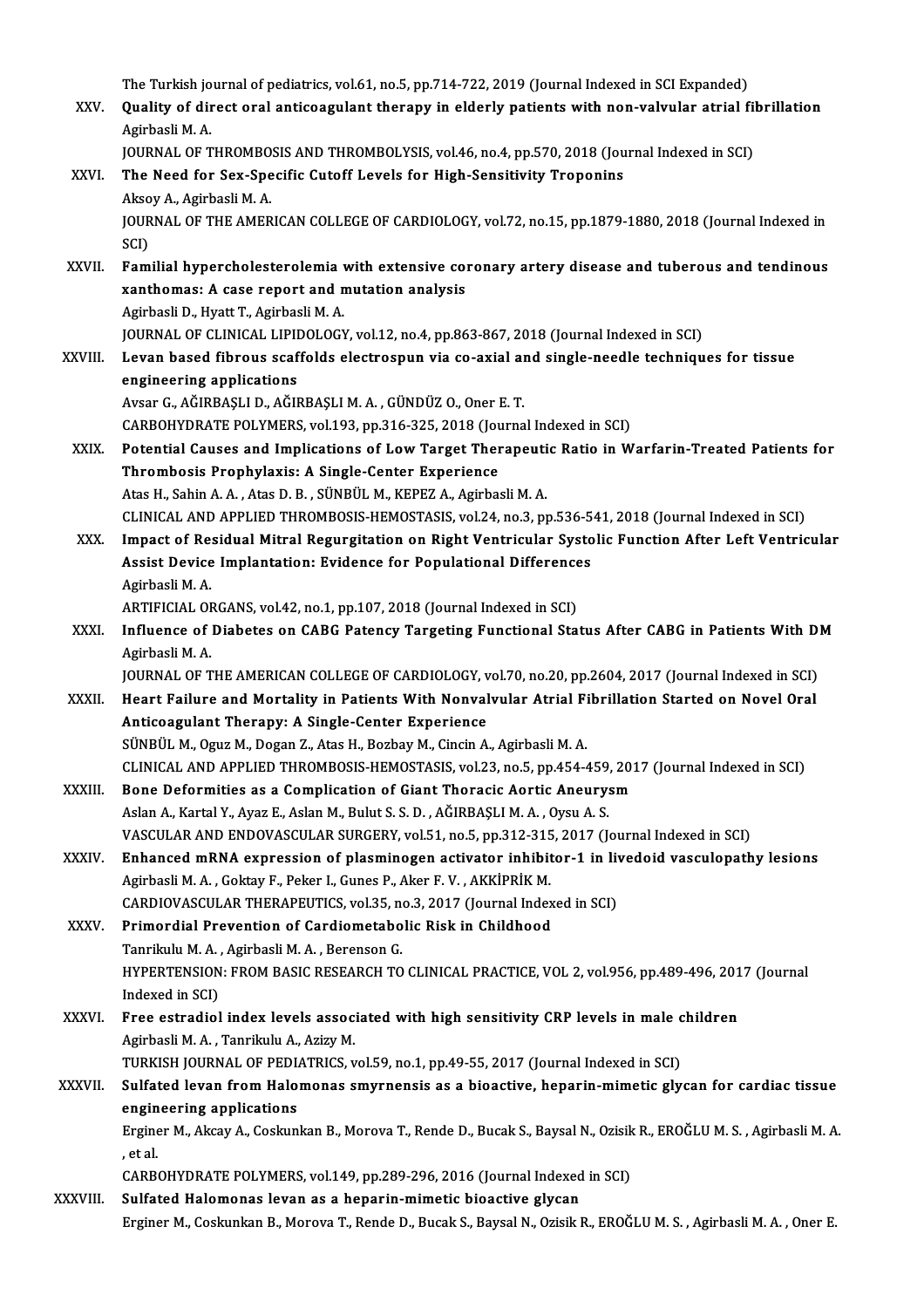|              | T.                                                                                                                |
|--------------|-------------------------------------------------------------------------------------------------------------------|
|              | NEW BIOTECHNOLOGY, vol.33, 2016 (Journal Indexed in SCI)                                                          |
| <b>XXXIX</b> | Treatment with oestrogen-receptor agonists or oxytocin in conjunction with exercise protects                      |
|              | against myocardial infarction in ovariectomized rats                                                              |
|              | Bulut E. C., Abueid L., ERCAN F., Suleymanoglu S., Agirbasli M. A., YEGEN B.                                      |
|              | EXPERIMENTAL PHYSIOLOGY, vol.101, no.5, pp.612-627, 2016 (Journal Indexed in SCI)                                 |
| XL.          | Metabolic Syndrome: Bridging the Gap from Childhood to Adulthood                                                  |
|              | Agirbasli M. A., Tanrikulu A. M., Berenson G. S.                                                                  |
|              | CARDIOVASCULAR THERAPEUTICS, vol.34, no.1, pp.30-36, 2016 (Journal Indexed in SCI)                                |
| XLI.         | Impact of Pulsatile Flow on Vital Organ Recovery During Cardiopulmonary Bypass in Neonates and                    |
|              | Infants                                                                                                           |
|              | Uendar A., Wang S., Palanzo D. A., Wise R. K., Woitas K., Baer L. D., Kunselman A. R., Song J., Alkan-Bozkaya T., |
|              | Akcevin A, et al                                                                                                  |
|              | ARTIFICIAL ORGANS, vol.40, no.1, pp.14-18, 2016 (Journal Indexed in SCI)                                          |
| XLII.        | Nonalcoholic Steatohepatitis Score is an Independent Predictor of Right Ventricular Dysfunction in                |
|              | Patients with Nonalcoholic Fatty Liver Disease                                                                    |
|              | SÜNBÜL M., KIVRAK T., DURMUS E., Akin H., Aydin Y., ERGELEN R., YILMAZ Y., Agirbasli M. A.                        |
|              | CARDIOVASCULAR THERAPEUTICS, vol.33, no.5, pp.294-299, 2015 (Journal Indexed in SCI)                              |
| XLIII.       | Assessment of arterial stiffness and cardiovascular hemodynamics by oscillometric method in                       |
|              | psoriasis patients with normal cardiac functions                                                                  |
|              | SÜNBÜL M., Seckin D., Durmus E., ÖZGEN Z., Bozbay M., Bozbay A., Kivrak T., Oguz M., SARI İ., Ergun T., et al.    |
|              | HEART AND VESSELS, vol.30, no.3, pp.347-354, 2015 (Journal Indexed in SCI)                                        |
| XLIV.        | Growth Arrest-Specific 6 and Cardiometabolic Risk Factors in Patients with Psoriasis                              |
|              | SÜNBÜL M., Cagman Z., GERIN F., ÖZGEN Z., DURMUS E., Seckin D., AHMAD S., Uras F., Agirbasli M. A.                |
|              | CARDIOVASCULAR THERAPEUTICS, vol.33, no.2, pp.56-61, 2015 (Journal Indexed in SCI)                                |
| XLV.         | A Systems Genetics Approach to Dyslipidemia in Children and Adolescents                                           |
|              | White M. J., EREN F., Agirbasli D., Chen J., Hu T., Moore J. H., Williams S. M., Agirbasli M. A.                  |
|              | OMICS-A JOURNAL OF INTEGRATIVE BIOLOGY, vol.19, no.4, pp.248-259, 2015 (Journal Indexed in SCI)                   |
| XLVI.        | Total cholesterol-to-high-density lipoprotein cholesterol ratio predicts high-sensitivity C-reactive              |
|              | protein levels in Turkish children                                                                                |
|              | Agirbasli M. A., TANRIKULU A., Sevim B. A., Azizy M., Bekiroglu N.                                                |
|              | JOURNAL OF CLINICAL LIPIDOLOGY, vol.9, no.2, pp.195-200, 2015 (Journal Indexed in SCI)                            |
| XLVII.       | SHBG Gene Polymorphism (rs1799941) Associates with Metabolic Syndrome in Children and                             |
|              | Adolescents                                                                                                       |
|              | White M. J., EREN F., Agirbasli D., Williams S. M., Agirbasli M. A.                                               |
|              | PLOS ONE, vol.10, no.2, 2015 (Journal Indexed in SCI)                                                             |
| XLVIII.      | Apolipoprotein E Levels in Pediatric Patients Undergoing Cardiopulmonary Bypass                                   |
|              | Agirbasli M. A., SONG J., LEI F., WANG S., KUNSELMAN A. R., CLARK J. B., MYERS J. L., UENDAR A.                   |
|              | ARTIFICIAL ORGANS, vol.39, no.1, pp.28-33, 2015 (Journal Indexed in SCI)                                          |
| XLIX.        | Arterial stiffness in patients with non-alcoholic fatty liver disease is related to fibrosis stage and            |
|              | epicardial adipose tissue thickness                                                                               |
|              | SÜNBÜL M., Agirbasli M. A., DURMUS E., KIVRAK T., Akin H., Aydin Y., ERGELEN R., YILMAZ Y.                        |
|              | ATHEROSCLEROSIS, vol.237, no.2, pp.490-493, 2014 (Journal Indexed in SCI)                                         |
| L.           | Serum paraoxonase-1 activity in children: the effects of obesity and insulin resistance                           |
|              | Agirbasli M. A., TANRIKULU A., Erkus E., Azizy M., Acar Sevim B., Kaya Z., Taskin A., Aksoy N., Demirbag R.       |
|              | ACTA CARDIOLOGICA, vol.69, no.6, pp.679-685, 2014 (Journal Indexed in SCI)                                        |
| LI.          | Translating Biotechnology to Knowledge-Based Innovation, Peace, and Development? Deploy a                         |
|              | Science Peace Corps-An Open Letter to World Leaders                                                               |
|              | Hekim N., Coskun Y., Sinav A., ABOU-ZEID A. H., Agirbasli M. A., AKINTOLA S. O., Aynacioglu S., Bayram M.,        |
|              | BRAGAZZI N.L., Dandara C., et al.                                                                                 |
|              | OMICS-A JOURNAL OF INTEGRATIVE BIOLOGY, vol.18, no.7, pp.415-420, 2014 (Journal Indexed in SCI)                   |
|              |                                                                                                                   |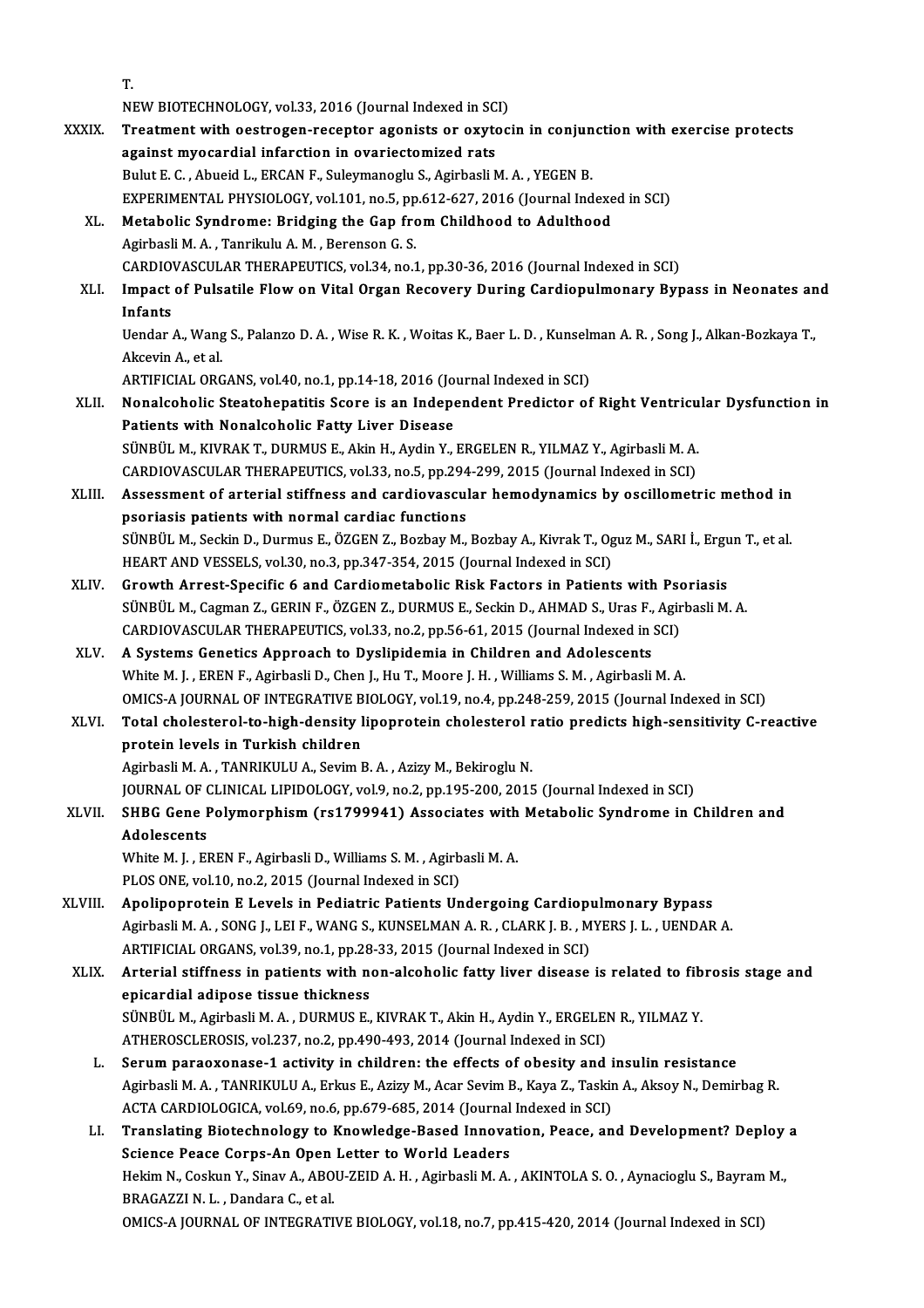| LII.   | Functionally stable plasminogen activator inhibitor-1 in a family with cardiovascular disease and<br>vitiligo                                                                                 |
|--------|-----------------------------------------------------------------------------------------------------------------------------------------------------------------------------------------------|
|        | Agirbasli M. A., EREN M., Yasar S. Y., DELİL K., GOKTAY F., Oner E. T., VAUGHAN D. E.                                                                                                         |
|        | JOURNAL OF THROMBOSIS AND THROMBOLYSIS, vol.38, no.1, pp.50-56, 2014 (Journal Indexed in SCI)                                                                                                 |
| LIII.  | Psoriasis and Atherosclerosis: Is There a Need For Novel Biomarkers Assessing Cardiovascular                                                                                                  |
|        | Risk?<br>SÜNBÜL M., Agirbasli M. A.                                                                                                                                                           |
|        | CURRENT PHARMACEUTICAL DESIGN, vol.20, no.4, pp.529-535, 2014 (Journal Indexed in SCI)                                                                                                        |
| LIV.   | Big Data and Ethics Review for Health Systems Research in LMICs: Understanding Risk, Uncertainty                                                                                              |
|        | and Ignorance-And Catching the Black Swans?                                                                                                                                                   |
|        | Dereli T., Coskun Y., Kolker E., Guner O., Agirbasli M. A., Ozdemir V.                                                                                                                        |
|        | AMERICAN JOURNAL OF BIOETHICS, vol.14, no.2, pp.48-50, 2014 (Journal Indexed in SCI)                                                                                                          |
| LV.    | Outcomes of the Ninth International Conference on Pediatric Mechanical Circulatory Support                                                                                                    |
|        | Systems and Pediatric Cardiopulmonary Perfusion                                                                                                                                               |
|        | Uendar A., Wang S., Palanzo D., Weaver B., Pekkan K., Agirbasli M. A., Zahn J. D., Luciani G. B., Clark J. B., Wilson R.                                                                      |
|        | $P$ , et al.                                                                                                                                                                                  |
|        | ARTIFICIAL ORGANS, vol.38, no.1, pp.5-10, 2014 (Journal Indexed in SCI)                                                                                                                       |
| LVI.   | Comparative Effects of Pulsatile and Nonpulsatile Flow on Plasma Fibrinolytic Balance in Pediatric                                                                                            |
|        | Patients Undergoing Cardiopulmonary Bypass                                                                                                                                                    |
|        | Agirbasli M. A., SONG J., LEI F., WANG S., KUNSELMAN A. R., CLARK J. B., MYERS J. L., UENDAR A.                                                                                               |
| LVII.  | ARTIFICIAL ORGANS, vol.38, no.1, pp.28-33, 2014 (Journal Indexed in SCI)<br>Multi-Locus Candidate Gene Analyses of Lipid Levels in a Pediatric Turkish Cohort: Lessons Learned                |
|        | on LPL, CETP, LIPC, ABCA1, and SHBG                                                                                                                                                           |
|        | Agirbasli M. A., EREN F., Agirbasli D., White M. J., Williams S. M.                                                                                                                           |
|        | OMICS-A JOURNAL OF INTEGRATIVE BIOLOGY, vol.17, no.12, pp.636-645, 2013 (Journal Indexed in SCI)                                                                                              |
| LVIII. | Triple therapy (aspirin, clopidogrel and oral anticoagulant) after percutaneous coronary                                                                                                      |
|        | intervention: another call for personalized medicine                                                                                                                                          |
|        | TANRIKULU A., Agirbasli M. A.                                                                                                                                                                 |
|        | ANATOLIAN JOURNAL OF CARDIOLOGY, vol.13, no.5, pp.486-494, 2013 (Journal Indexed in SCI)                                                                                                      |
| LIX.   | Unusual case with venous channels connecting the left and the right brachiocephalic veins                                                                                                     |
|        | Sümerkan M. Ç., BULUR S., Ağırbaşlı M. A.                                                                                                                                                     |
|        | ANADOLU KARDIYOLOJI DERGISI-THE ANATOLIAN JOURNAL OF CARDIOLOGY, vol.13, no.4, 2013 (Journal Indexed                                                                                          |
|        | in SCI)                                                                                                                                                                                       |
| LX.    | Sex hormone binding globulin gene polymorphisms and metabolic syndrome in postmenopausal                                                                                                      |
|        | Turkish women<br>SÜNBÜL M., EREN F., NACAR C., Agirbasli M. A.                                                                                                                                |
|        | CARDIOLOGY JOURNAL, vol.20, no.3, pp.287-293, 2013 (Journal Indexed in SCI)                                                                                                                   |
| LXI.   | MAD-HONEY INTOXICATION: AN ECONOMIC EVALUATION                                                                                                                                                |
|        | Sumerkan M. C., Simsek E. E., Mayda A. S., Baltaci D., Agirbasli M. A.                                                                                                                        |
|        | INTERNATIONAL JOURNAL OF CARDIOLOGY, vol.163, 2013 (Journal Indexed in SCI)                                                                                                                   |
| LXII.  | EPIDEMIOLOGICAL EVALUATION OF MAD-HONEY INTOXICATION                                                                                                                                          |
|        | Sumerkan M. C., Simsek E. E., Mayda A. S., Agirbasli M. A.                                                                                                                                    |
|        | INTERNATIONAL JOURNAL OF CARDIOLOGY, vol.163, 2013 (Journal Indexed in SCI)                                                                                                                   |
| LXIII. | Monitoring Biomarkers After Pediatric Heart Surgery: A New Paradigm on the Horizon                                                                                                            |
|        | Agirbasli M. A., Uendar A.                                                                                                                                                                    |
|        | ARTIFICIAL ORGANS, vol.37, no.1, pp.10-15, 2013 (Journal Indexed in SCI)                                                                                                                      |
| LXIV.  | Effects of ACE polymorphisms and other risk factors on the severity of coronary artery disease                                                                                                |
|        | GÜNEY A. İ. , Ergec D., Kirac D., Ozturhan H., Caner M., Koc G., Kaspar C., Ulucan K., Agirbasli M. A.                                                                                        |
| LXV.   | GENETICS AND MOLECULAR RESEARCH, vol.12, no.4, pp.6895-6906, 2013 (Journal Indexed in SCI)<br>Oxidative stress and severity of coronary artery disease in young smokers with acute myocardial |
|        | infarction                                                                                                                                                                                    |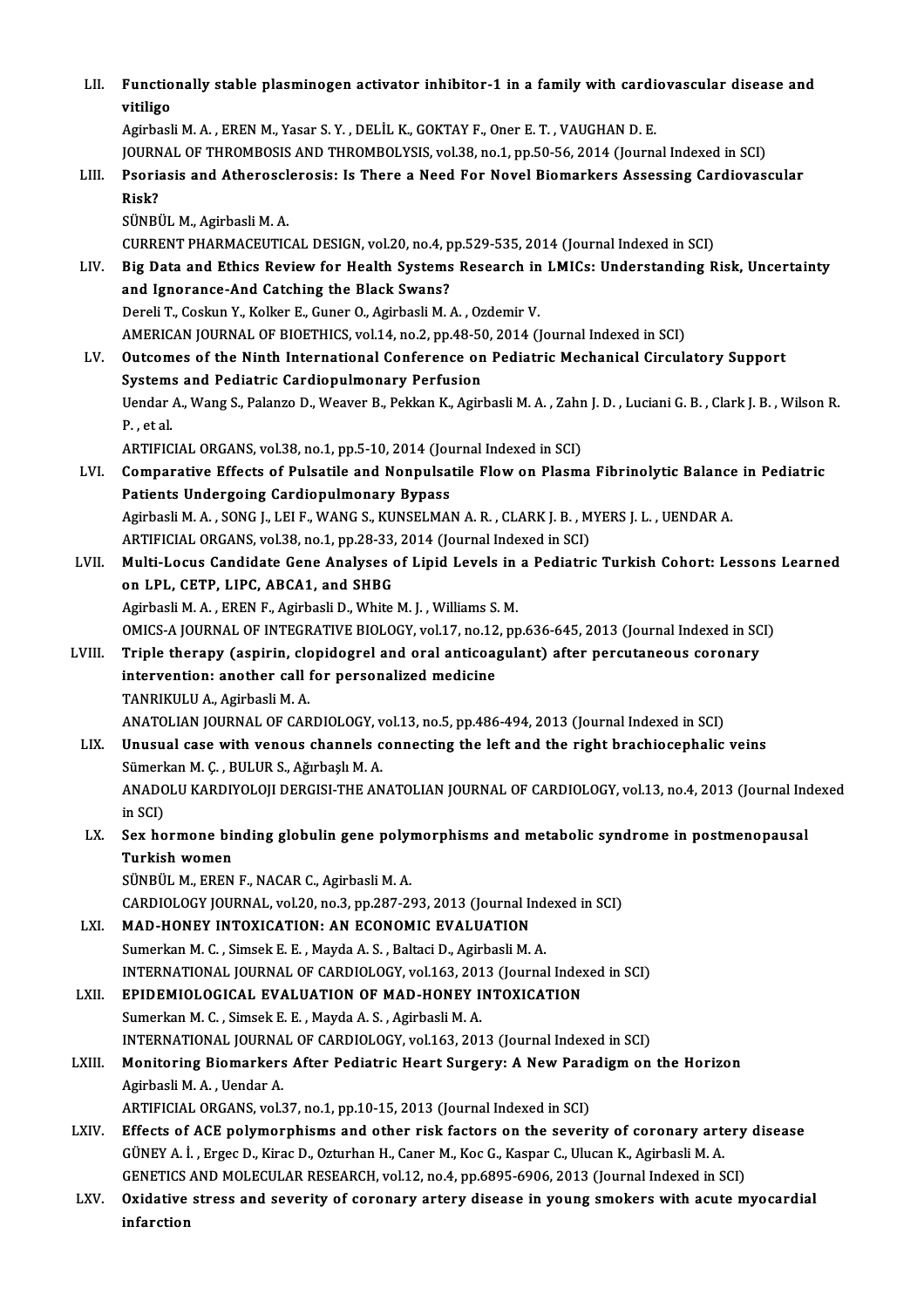Aksoy S.,CamN.,GurkanU.,OzD.,OzdenK.,Altay S.,DurmusG.,AgirbasliM.A. Aksoy S., Cam N., Gurkan U., Oz D., Ozden K., Altay S., Durmus G., Agirbasli M. A.<br>CARDIOLOGY JOURNAL, vol.19, no.4, pp.381-386, 2012 (Journal Indexed in SCI)<br>Pelation between Fating Hebits and a High Bedy Mess Index among LXVI. Relation between Eating Habits and a High Body Mass Index among Freshman Students: A Cross-<br>Sectional Study **CARDIOLOGY JOU**<br>Relation betwee<br>Sectional Study<br>CÜNES E. E. Beki GÜNEŞ F. E., Bekiroglu N., Imeryuz N., Agirbasli M. A. Sectional Study<br>GÜNEŞ F. E. , Bekiroglu N., Imeryuz N., Agirbasli M. A.<br>JOURNAL OF THE AMERICAN COLLEGE OF NUTRITION, vol.31, no.3, pp.167-174, 2012 (Journal Indexed in SCI)<br>Istanbul Sumnosium on Neonatal and Podiatris Car GÜNEȘ F. E. , Bekiroglu N., Imeryuz N., Agirbasli M. A.<br>JOURNAL OF THE AMERICAN COLLEGE OF NUTRITION, vol.31, no.3, pp.167-174, 2012 (Journal In<br>LXVII. Istanbul Symposium on Neonatal and Pediatric Cardiopulmonary Bypass Pr JOURNAL OF THE AMERICAN COLLEGE OF NUTRITION, vol.31, no.3, pp.167-174, 2012 (Journal Indexed in SCI)<br>Istanbul Symposium on Neonatal and Pediatric Cardiopulmonary Bypass Procedures<br>Uendar A., Alkan-Bozkaya T., Palanzo D., **Istanbul Symp**<br>Uendar A., Alka<br>Turkoz R., et al.<br>APTIEICIAL OP. Uendar A., Alkan-Bozkaya T., Palanzo D., Ersayin-Kantas H., Chin C., Odemis E., Pekkan K., Agirbasli M. A. , Turkoz A.,<br>Turkoz R., et al.<br>ARTIFICIAL ORGANS, vol.36, no.5, pp.463-466, 2012 (Journal Indexed in SCI) Turkoz R., et al.<br>ARTIFICIAL ORGANS, vol.36, no.5, pp.463-466, 2012 (Journal Indexed in SCI)<br>LXVIII. Recommendations for the selection of techniques and components used in congenital heart surgery<br>in Turkey ARTIFICIAL<br>Recommen<br>in Turkey<br><sup>Undor A H</sub></sup> Recommendations for the selection of techniques and components used in congenital heart surgery<br>in Turkey<br>Undar A., Haydin S., Erek E., Yivli P., Odemis E., Agirbasli M. A. , Alkan-Bozkaya T., Turkoz A., Turkoz R., Sasmaze i<mark>n T</mark>u<br>Unda<br>et al.<br>Tunu Undar A., Haydin S., Erek E., Yivli P., Odemis E., Agirbasli M. A. , Alkan-Bozkaya T., Turkoz A., Turkoz R., Sasmaz<br>et al.<br>TURK GOGUS KALP DAMAR CERRAHISI DERGISI-TURKISH JOURNAL OF THORACIC AND CARDIOVASCULAR<br>SURCERY VR. et al.<br>TURK GOGUS KALP DAMAR CERRAHISI DERGISI-TURKISH JOURNA<br>SURGERY, vol.20, no.2, pp.399-405, 2012 (Journal Indexed in SCI)<br>Congenital beart surgery in Turkey, today and temernew. TURK GOGUS KALP DAMAR CERRAHISI DERGISI-TURKISH JOURN.<br>SURGERY, vol.20, no.2, pp.399-405, 2012 (Journal Indexed in SCI)<br>LXIX. Congenital heart surgery in Turkey; today and tomorrow SURGERY, vol.20, no.2, pp.399-405, 2012 (Journal Indexed in SCI)<br><mark>Congenital heart surgery in Turkey; today and tomorrow</mark><br>Undar A., Bakir I., Haydin S., Erek E., Odemis E., Yivli P., Agirbasli M. A. , Alkan-Bozkaya T., Tur Congenital heart surgery in Turkey; today and tomorrow<br>Undar A., Bakir I., Haydin S., Erek E., Odemis E., Yivli P., Agirbasli M. A. , Alkan-Bozkaya T., Turkoz A., Turkoz R.<br>TURK GOGUS KALP DAMAR CERRAHISI DERGISI-TURKISH J Undar A., Bakir I., Haydin S., Erek E., Odemis E., Yivli P., Agirbasli M.<br>TURK GOGUS KALP DAMAR CERRAHISI DERGISI-TURKISH JOURNA<br>SURGERY, vol.20, no.2, pp.181-185, 2012 (Journal Indexed in SCI)<br>Primany Barautaneous Interve TURK GOGUS KALP DAMAR CERRAHISI DERGISI-TURKISH JOURNAL OF THORACIC AND CARDIOVASCULAR<br>SURGERY, vol.20, no.2, pp.181-185, 2012 (Journal Indexed in SCI)<br>LXX. Primary Percutaneous Intervention for Acute Myocardial Infarction SURGERY, vol.20, no.2<br>Primary Percutane<br>and Situs Inversus<br>Alsou S. Cam N. Curl Aksoy S., Cam N., Gurkan U., Altay S., Bozbay M., Agirbasli M. A. and Situs Inversus<br>Aksoy S., Cam N., Gurkan U., Altay S., Bozbay M., Agirbasli M. A.<br>TEXAS HEART INSTITUTE JOURNAL, vol.39, no.1, pp.140-141, 2012 (Journal Indexed in SCI)<br>Muesardial Ischamia in Severe Aertis Pegurgitation Aksoy S., Cam N., Gurkan U., Altay S., Bozbay M., Agirbasli M. A.<br>TEXAS HEART INSTITUTE JOURNAL, vol.39, no.1, pp.140-141, 2012 (Journal Indexed in SCI)<br>LXXI. Myocardial Ischemia in Severe Aortic Regurgitation Despite Angi TEXAS HE<br>Myocard<br>Arteries<br>Aksev S Myocardial Ischemia in Severe Aortic Regurgitation Despite Angiograph<br>Arteries<br>Aksoy S., Cam N., Guney M. R. , Gurkan U., Oz D., Poyraz E., Eksik A., Agirbasli M. A.<br>TOHOVIJ JOURNAL OF EXPERIMENTAL MEDICINE vol 226 no 1 nn Arteries<br>Aksoy S., Cam N., Guney M. R. , Gurkan U., Oz D., Poyraz E., Eksik A., Agirbasli M. A.<br>TOHOKU JOURNAL OF EXPERIMENTAL MEDICINE, vol.226, no.1, pp.69-73, 2012 (Journal Indexed in SCI) Aksoy S., Cam N., Guney M. R., Gurkan U., Oz D., Poyraz E., Eksik A., Agirbasli M. A.<br>TOHOKU JOURNAL OF EXPERIMENTAL MEDICINE, vol.226, no.1, pp.69-73, 2012 (Journal Indexed in SCI)<br>LXXII. Comparison of Anthropometric Indi TOHOKU JOURNAL OF EXPERIMENTAL MEDICINE, vol.226, no.1, pp.69-73, 2012 (Jo<br>Comparison of Anthropometric Indices in Predicting Metabolic Syndrome<br>Agirbasli M. A., Agaoglu N. B., Ergonul O., Yagmur I., Aydogar H., Oneri T., Comparison of Anthropometric Indices in Predicting Metabolic Syndrome Components in Child:<br>Agirbasli M. A. , Agaoglu N. B. , Ergonul O., Yagmur I., Aydogar H., Oneri T., Ozturk O.<br>METABOLIC SYNDROME AND RELATED DISORDERS, Agirbasli M. A. , Agaoglu N. B. , Ergonul O., Yagmur I., Aydogar H., Oneri T., Ozturk O.<br>METABOLIC SYNDROME AND RELATED DISORDERS, vol.9, no.6, pp.453-459, 2011 (Journal Indexed in<br>LXXIII. Multifactor dimensionality reduct METABOLIC SYNDROME AND RELATED DISORDERS, vol.9, no.6, pp.453-459, 2<br>Multifactor dimensionality reduction analysis of MTHFR, PAI-1, ACE,<br>polymorphisms in patients with early onset coronary artery disease<br>Agirbacli M.A., CÜ Multifactor dimensionality reduction analysis of MTHFR, PAI-1, ACE, PON1, and eNOS gene<br>polymorphisms in patients with early onset coronary artery disease<br>Agirbasli M. A. , GÜNEY A. İ. , Ozturhan H. S. , Agirbasli D., ULUC polymorphisms in patients with early onset coronary artery disease<br>Agirbasli M. A., GÜNEY A. İ., Ozturhan H. S., Agirbasli D., ULUCAN K., Sevinc D.<br>M. Agirbasli M. A. , GÜNEY A. İ. , Ozturhan H. S. , Agirbasli D., ULUCAN K., Sevinc D., Kirac D., Ryckman K. K. , William<br>M.<br>EUROPEAN JOURNAL OF CARDIOVASCULAR PREVENTION & REHABILITATION, vol.18, no.6, pp.803-809, 2011<br>(Jaun EUROPEAN JOURNAL OF CARDIOVASCULAR PREVENTION & REHABILITATION, vol.18, no.6, pp.803-809, 2011 (Journal Indexed in SCI) EUROPEAN JOURNAL OF CARDIOVASCULAR PREVENTION &<br>(Journal Indexed in SCI)<br>LXXIV. Mad-honey intoxication confirmed by pollen analysis<br>Sümerkan M. C. Ağırbaslı M. A. Altundağ E. BIJI UP S (Journal Indexed in SCI)<br>Mad-honey intoxication confirmed by pollen ana<br>Sümerkan M. Ç. , Ağırbaşlı M. A. , Altundağ E., BULUR S.<br>CLINICAL TOXICOLOCY vel 49 no 9 nn 972 972 2011 Sümerkan M. Ç. , Ağırbaşlı M. A. , Altundağ E., BULUR S.<br>CLINICAL TOXICOLOGY, vol.49, no.9, pp.872-873, 2011 (Journal Indexed in SCI) LXXV. Istanbul Symposiums on Pediatric Extracorporeal Life Support Systems CLINICAL TOXICOLOGY, vol.49, no.9, pp.872-873, 2011 (Journal Indexed in SCI)<br>Istanbul Symposiums on Pediatric Extracorporeal Life Support Systems<br>Uendar A., Haydin S., Yivli P., Weaver B., Pauliks L., Cicek A. E. , Erek E. **Istanbi**<br>Uendar<br>T., et al.<br>APTIEIC Uendar A., Haydin S., Yivli P., Weaver B., Pauliks L., Cicek A. E. , Erek E., Sasmazel<br>T., et al.<br>ARTIFICIAL ORGANS, vol.35, no.11, pp.983-988, 2011 (Journal Indexed in SCI)<br>Veriation of mortality ofter cononary orteny byn T., et al.<br>ARTIFICIAL ORGANS, vol.35, no.11, pp.983-988, 2011 (Journal Indexed in SCI)<br>LXXVI. Variation of mortality after coronary artery bypass surgery in relation to hour, day and month of<br>the presedure ARTIFICIAL ORG<br>Variation of me<br>the procedure<br>Coumbe A John Variation of mortality after coronary artery bypass surgery in re<br>the procedure<br>Coumbe A., John R., Kuskowski M., Agirbasli M. A. , McFalls E. O. , Adabag S.<br>PMC CARDIOVASCULAR DISORDERS vol.11, 2011 (Journal Indoved in SC the procedure<br>Coumbe A., John R., Kuskowski M., Agirbasli M. A. , McFalls E. O. , Adabag S. LXXVII. The S447X variant of lipoprotein lipase gene is inversely associated with severity of coronary artery disease BMC CARDIOVASCULAR DISORDERS, vol.11, 2011 (Journal Indexed in SCI) Agirbasli M. A., Sumerkan M. C., EREN F., Agirbasli D.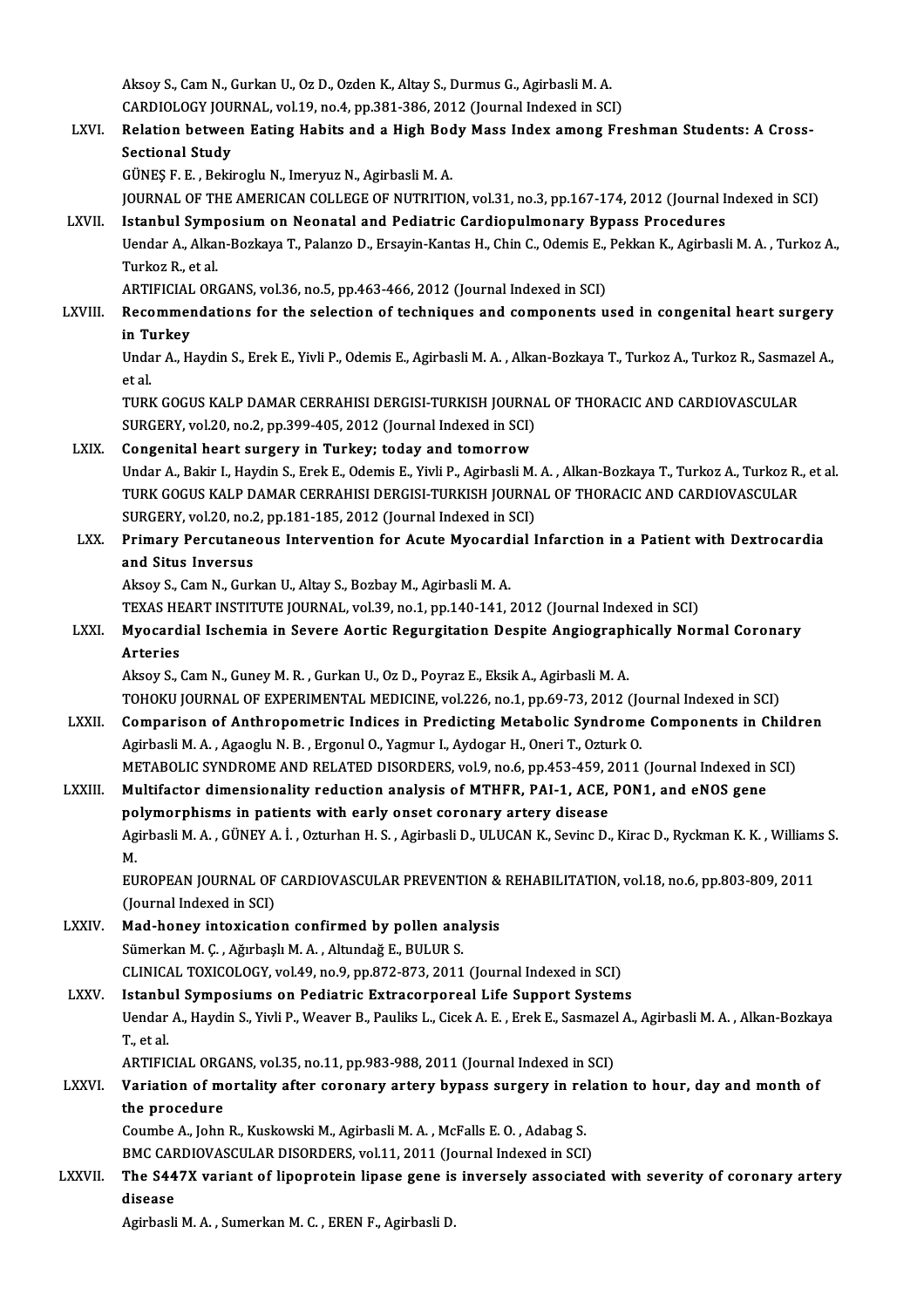HEART AND VESSELS, vol.26, no.4, pp.457-463, 2011 (Journal Indexed in SCI)<br>Effects of logithin: Chalastarel asyltransferess, constynes, engyme lev

LXXVIII. Effects of lecithin: Cholesterol acyltransferase genotypes, enzyme levels, and activity on high-density<br>lipoprotein levels HEART AND VESSEL<br>Effects of lecithin:<br>lipoprotein levels AgirbasliD.,CirakogluB.,ERENF.,SumerkanM.,Aksoy S.,AralC.,AgirbasliM.A.

JOURNAL OF CLINICAL LIPIDOLOGY, vol.5, no.3, pp.152-158, 2011 (Journal Indexed in SCI)

- LXXIX. Glycemic Status, Metabolic Syndrome, and Cardiovascular Risk in Children Berenson G.S., Agirbasli M.A., Quoc Manh Nguyen Q.M.N., Chen W., Srinivasan S.R. MEDICAL CLINICS OF NORTH AMERICA, vol.95, no.2, pp.409-418, 2011 (Journal Indexed in SCI) Berenson G. S. , Agirbasli M. A. , Quoc Manh Nguyen Q. M. N. , Chen W., Srinivasan S. R.<br>MEDICAL CLINICS OF NORTH AMERICA, vol.95, no.2, pp.409-418, 2011 (Journal Indexed in SCI)<br>LXXX. The Effect of Lecithin: Cholesterol A
- MEDICAL CLINICS OF NORTH AMERICA, vol.95, no.2, pp.4<br>The Effect of Lecithin: Cholesterol Acyltransferase<br>Density Lipoprotein Levels In Turkish Population<br>Agirbacli D. Agirbacli M.A., Fron E. Sumorkan M. Aral C The Effect of Lecithin: Cholesterol Acyltransferase Genotypes, Enzyme<br>Density Lipoprotein Levels In Turkish Population<br>Agirbasli D., Agirbasli M. A. , Eren F., Sumerkan M., Aral C., Aksoy S., Cirakoglu B.<br>CIRCULATION vel 1 Density Lipoprotein Levels In Turkish Population<br>Agirbasli D., Agirbasli M. A. , Eren F., Sumerkan M., Aral C., Aksoy S., Cirakoglu B.<br>CIRCULATION, vol.122, no.21, 2010 (Journal Indexed in SCI) Agirbasli D., Agirbasli M. A., Eren F., Sumerkan M., Aral C., Aksoy S., Cirakoglu B.<br>CIRCULATION, vol.122, no.21, 2010 (Journal Indexed in SCI)<br>LXXXI. Inflammatory and Hemostatic Response to Cardiopulmonary Bypass in Pedia
- Feasibility of Seriological Testing of Multiple Biomarkers Inflammatory and Hemostatic Response to Cardiopulmonary Bypass in Pedi<br>Feasibility of Seriological Testing of Multiple Biomarkers<br>Agirbasli M.A., Nguyen M., Win K., Kunselman A. R. , Clark J. B. , Myers J. L. , Uendar A.<br>A Agirbasli M. A. , Nguyen M., Win K., Kunselman A. R. , Clark J. B. , Myers J. L. , Uendar A.<br>ARTIFICIAL ORGANS, vol.34, no.11, pp.987-995, 2010 (Journal Indexed in SCI) Agirbasli M. A. , Nguyen M., Win K., Kunselman A. R. , Clark J. B. , Myers J. L. , Uendar A.<br>ARTIFICIAL ORGANS, vol.34, no.11, pp.987-995, 2010 (Journal Indexed in SCI)<br>LXXXII. The Effects of Blood Pressure Lowering on P-W

### ARTIFICIAL ORGANS, vo<br>The Effects of Blood I<br>in Emergency Setting<br>Alsoy S. Gurlian II. Or D The Effects of Blood Pressure Lowering on P-Wave Dispersion in Patien<br>in Emergency Setting<br>Aksoy S., Gurkan U., Oz D., Dayi S. U. , Demirci D., Eksik A., Sayar N., Agirbasli M. A.<br>CLINICAL AND EXPERIMENTAL UVRERTENSION .va in Emergency Setting<br>Aksoy S., Gurkan U., Oz D., Dayi S. U. , Demirci D., Eksik A., Sayar N., Agirbasli M. A.<br>CLINICAL AND EXPERIMENTAL HYPERTENSION, vol.32, no.7, pp.486-489, 2010 (Journal Indexed in SCI)<br>Sex Hermenes, In

- Aksoy S., Gurkan U., Oz D., Dayi S. U. , Demirci D., Eksik A., Sayar N., Agirbasli M. A.<br>CLINICAL AND EXPERIMENTAL HYPERTENSION, vol.32, no.7, pp.486-489, 2010 (Journal Indexed in SCI)<br>LXXXIII. Sex Hormones, Insulin Resist CLINICAL AND EXPERIMENTAL HYPERTENSION, vol.32, no.7, pp.486-489, 2010 (J.<br>Sex Hormones, Insulin Resistance and High-Density Lipoprotein Cholest<br>Agirbasli M. A., Agaoglu N. B., Orak N., Caglioz H., Ocek T., Karabag T., Bay Sex Hormones, Insulin Resistance and High-Density Lipoprotein Cholesterol Levels in<br>Agirbasli M. A. , Agaoglu N. B. , Orak N., Caglioz H., Ocek T., Karabag T., Baykan O. A.<br>HORMONE RESEARCH IN PAEDIATRICS, vol.73, no.3, pp Agirbasli M. A. , Agaoglu N. B. , Orak N., Caglioz H., Ocek T., Karabag T., Baykan O. A.<br>HORMONE RESEARCH IN PAEDIATRICS, vol.73, no.3, pp.166-174, 2010 (Journal Indexed in SCI)<br>LXXXIV. Blood pressure and anthropometric me
- HORMONE RE<br>Blood press<br>adolescents<br>Porisi S. Agos Blood pressure and anthropometric measuren<br>adolescents<br>Borici S., Agaoglu N.B. , Baykan O.A. , Agirbasli M.A.<br>ACTA CARDIOLOCICA vol 64 no 6 nn 747 754 2000
	- adolescents<br>Borici S., Agaoglu N. B. , Baykan O. A. , Agirbasli M. A.<br>ACTA CARDIOLOGICA, vol.64, no.6, pp.747-754, 2009 (Journal Indexed in SCI)

LXXXV. Sex hormones and metabolic syndrome in children and adolescents Agirbasli M. A., Agaoglu N. B., Orak N., Caglioz H., Ocek T., Poci N., Salaj A., Maya S. Sex hormones and metabolic syndrome in children and adolescents<br>Agirbasli M. A. , Agaoglu N. B. , Orak N., Caglioz H., Ocek T., Poci N., Salaj A., Maya S.<br>METABOLISM-CLINICAL AND EXPERIMENTAL, vol.58, no.9, pp.1256-1262, 2 Agirbasli M. A. , Agaoglu N. B. , Orak N., Caglioz H., Ocek T., Poci N., Salaj A., Maya S.<br>METABOLISM-CLINICAL AND EXPERIMENTAL, vol.58, no.9, pp.1256-1262, 2009 (Journal Indexed in SCI)<br>LXXXVI. CVD RISK FACTORS AND LIFEST

### METABOLISM-CLINICAL AND EXPERIMENTAL, vo<br>CVD RISK FACTORS AND LIFESTYLE IN TUR<br>ISTANBUL: THE PEP FAMILY HEART STUDY<br>Heas Conat Aodirheali Moto Schunndt P CVD RISK FACTORS AND LIFESTYLE IN TURKISH MIGRANTS AND RESIDENTS IN NUREMBERG AND ISTANBUL: THE PEP FAMILY HEART STUDY<br>ISTANBUL: THE PEP FAMILY HEART STUDY<br>Haas G., Onat A., Agirbasli M. A. , Schwandt P.

ATHEROSCLEROSIS SUPPLEMENTS, vol.10, no.2, 2009 (Journal Indexed in SCI)

### Haas G., Onat A., Agirbasli M. A. , Schwandt P.<br>ATHEROSCLEROSIS SUPPLEMENTS, vol.10, no.2, 2009 (Journal Indexed in SCI)<br>LXXXVII. A pedunculated left ventricular hemangioma initially misdiagnosed as thrombus in a woman ATHEROSCLEROSIS S<br>A pedunculated left<br>atypical chest pain<br>Tanrilulu M A - Orbe A pedunculated left ventricular hemangioma initially misd<br>atypical chest pain<br>Tanrikulu M.A., Ozben B., ÇİNÇİN A.A., Baskan O., Agirbasli M.A.<br>JOUPNAL OF THROMPOSIS AND THROMPOLYSIS 321 PR.3. PR <mark>atypical chest pain</mark><br>Tanrikulu M. A. , Ozben B., ÇİNÇİN A. A. , Baskan O., Agirbasli M. A.<br>JOURNAL OF THROMBOSIS AND THROMBOLYSIS, vol.27, no.2, pp.227-232, 2009 (Journal Indexed in SCI)<br>Prehenarin serum linonratain lines

### Tanrikulu M. A. , Ozben B., ÇİNÇİN A. A. , Baskan O., Agirbasli M. A.<br>JOURNAL OF THROMBOSIS AND THROMBOLYSIS, vol.27, no.2, pp.227-232, 2009 (Journal Indexed in SCI)<br>LXXXVIII. Preheparin serum lipoprotein lipase mass i JOURNAL OF TH<br>Preheparin se<br>with smoking<br>Onat A. Hergen Preheparin serum lipoprotein lipase mass interacts with gender, gene polymorphism and, positively,<br>with smoking<br>Onat A., Hergenc G., Agirbasli M. A. , Kaya Z., Can G., Uenaltuna N. E. with smoking<br>Onat A., Hergenc G., Agirbasli M. A. , Kaya Z., Can G., Uenaltuna N. E.<br>CLINICAL CHEMISTRY AND LABORATORY MEDICINE, vol.47, no.2, pp.208-215, 2009 (Journal Indexed in SCI)<br>Short term effects of CRBH agonists o

### Onat A., Hergenc G., Agirbasli M. A. , Kaya Z., Can G., Uenaltuna N. E.<br>CLINICAL CHEMISTRY AND LABORATORY MEDICINE, vol.47, no.2, pp.208-215, 2009 (Journal Indexed in S<br>LXXXIX. Short term effects of GnRH agonists on plasma CLINICAL CHEMIS<br>Short term effec<br>prostate cancer<br>Agirbasli M.A., Bo Short term effects of GnRH agonists on plasma fibrinolytic balance in patients with advanced<br>prostate cancer<br>Agirbasli M.A. , Baykan O.A. , Tekin A., Sengor F., ÇİNÇİN A.A. , Demir M., Vaughan D. E.

prostate cancer<br>Agirbasli M. A. , Baykan O. A. , Tekin A., Sengor F., ÇİNÇİN A. A. , Demir M., Vaughan D. E.<br>JOURNAL OF THROMBOSIS AND THROMBOLYSIS, vol.27, no.2, pp.172-174, 2009 (Journal Indexed in SCI)<br>Large anicel thro Agirbasli M. A. , Baykan O. A. , Tekin A., Sengor F., ÇİNÇİN A. A. , Demir M., Vaughan D. E.<br>JOURNAL OF THROMBOSIS AND THROMBOLYSIS, vol.27, no.2, pp.172-174, 2009 (Journal Indexed in SCI)<br>XC. Large apical thrombus in a pa

## **JOURNAL OF T<br>Large apical<br>endocarditis<br>CINCIN A A C** Large apical thrombus in a patient with persistent heart f<br>endocarditis<br>ÇİNÇİN A. A. , Ozben B., Tanrikulu M. A. , Baskan O., Agirbasli M. A.<br>JOUDNAL OE CENERAL INTERNAL MEDICINE vol 33 no 10 nn 15

- endocarditis<br>ÇİNÇİN A. A. , Ozben B., Tanrikulu M. A. , Baskan O., Agirbasli M. A.<br>JOURNAL OF GENERAL INTERNAL MEDICINE, vol.23, no.10, pp.1713-1718, 2008 (Journal Indexed in SCI)<br>COMRARISON OF LIRORROTEIN LEVELS IN TURKIS ÇİNÇİN A. A. , Ozben B., Tanrikulu M. A. , Baskan O., Agirbasli M. A.<br>JOURNAL OF GENERAL INTERNAL MEDICINE, vol.23, no.10, pp.1713-1718, 2008 (Journal In<br>XCI. COMPARISON OF LIPOPROTEIN LEVELS IN TURKISH VERSUS GERMAN C
-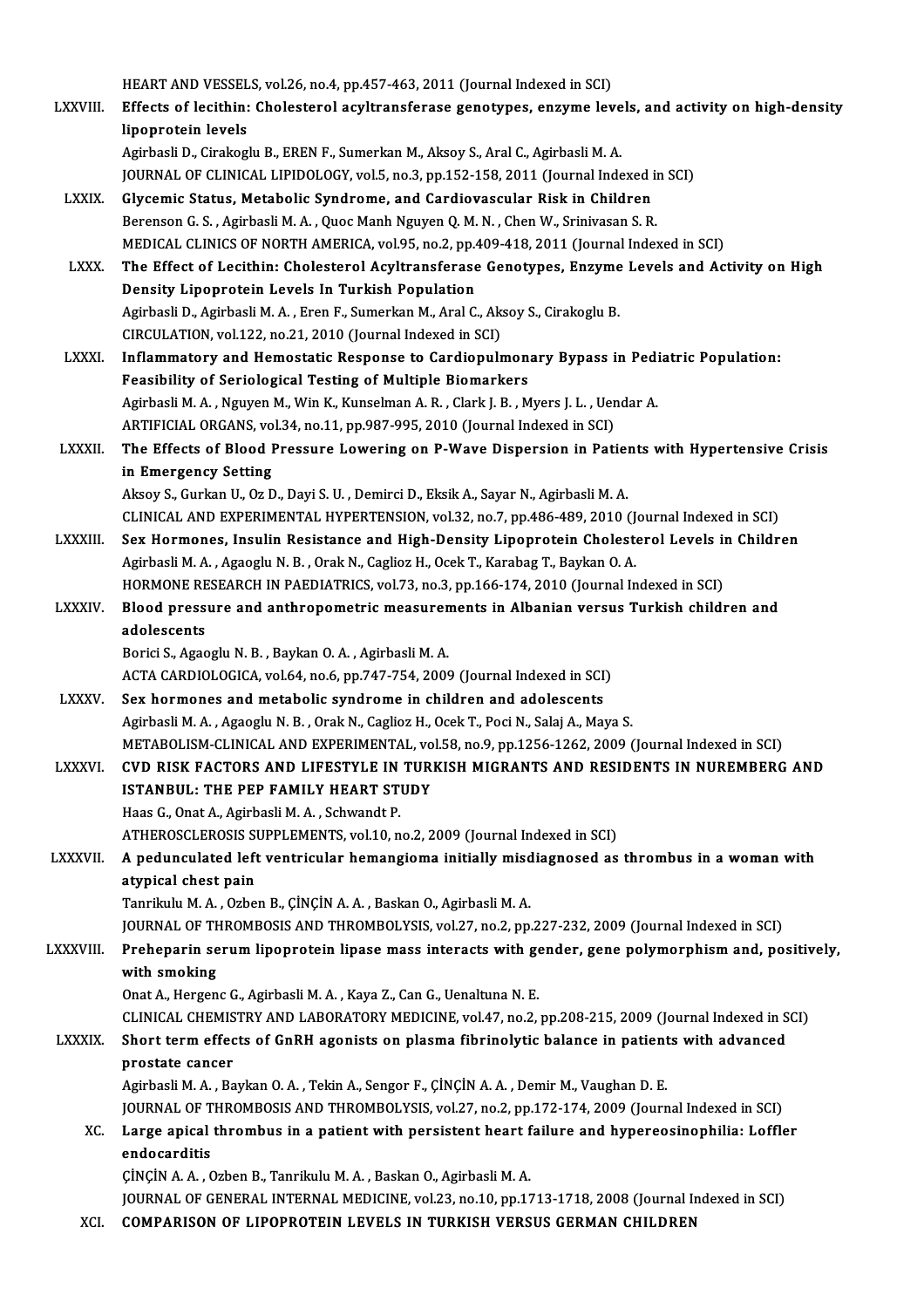|             | Agirbasli M. A., Haas G. M., Baykan A. O., Agaoglu N. B., Liepold E., Schwandt P.                         |
|-------------|-----------------------------------------------------------------------------------------------------------|
|             | ATHEROSCLEROSIS SUPPLEMENTS, vol.9, no.1, pp.90, 2008 (Journal Indexed in SCI)                            |
| XCII.       | RESOLUTION OF ECG AND ECHOCARDIOGRAPHIC CHANGES IN YOUNG PATIENTS AFTER ST                                |
|             | ELEVATION MYOCARDIAL INFARCTION                                                                           |
|             | Tanrikulu A., Agirbasli M. A.                                                                             |
|             | ATHEROSCLEROSIS SUPPLEMENTS, vol.9, no.1, pp.227, 2008 (Journal Indexed in SCI)                           |
| XCIII.      | COMPARISON OF ANTROPOMETRIC MEASUREMENTS IN TURKISH CHILDREN FROM ISTANBUL,                               |
|             | TURKEY VERSUS NURNBERG, GERMANY                                                                           |
|             | Schwandt P., Haas G., Baykan A., Agirbasli D., Liepold E., Agirbasli M. A.                                |
|             | ATHEROSCLEROSIS SUPPLEMENTS, vol.9, no.1, pp.265, 2008 (Journal Indexed in SCI)                           |
| XCIV.       | PREHEPARIN SERUM LIPOPROTEIN LIPASE MASS IN METABOLIC SYNDROME AND CORONARY HEART                         |
|             | DISEASE: INTERACTION WITH GENDER, GENE POLYMORPHISM AND SMOKING                                           |
|             | Hergenc G., Onat A., Agirbasli M. A., Kaya Z., Can G., Unaltuna N. E.                                     |
|             | ATHEROSCLEROSIS SUPPLEMENTS, vol.9, no.1, pp.30-31, 2008 (Journal Indexed in SCI)                         |
| XCV.        | COMBINED EFFECTS OF ANGIOTENSIN CONVERTING ENZYME INHIBITORS AND ANGIOTENSIN-                             |
|             | RECEPTOR BLOCKERS ON PLASMA INFLAMMATORY AND FIBRINOLYTIC PARAMETERS                                      |
|             | ÇİNÇİN A.A., Baykan A.O., Agirbasli M.A.                                                                  |
|             | ATHEROSCLEROSIS SUPPLEMENTS, vol.9, no.1, pp.239, 2008 (Journal Indexed in SCI)                           |
| XCVI.       | SHORT TERM EFFECTS OF GNRH AGONISTS ON PLASMA FIBRINOLYTIC SYSTEM IN METASTATIC                           |
|             | <b>PROSTATE CANCER</b>                                                                                    |
|             | Baykan O., ÇİNÇİN A. A., Tekin A., Sengor F., Demir M., Agirbasli M. A.                                   |
|             | ATHEROSCLEROSIS SUPPLEMENTS, vol.9, no.1, pp.119, 2008 (Journal Indexed in SCI)                           |
| XCVII.      | DIETARY, PHYSICAL ACTIVITY AND ANTROPOMETRIC VARIABLES IN LOW TO MIDDLE                                   |
|             | SOCIOECONOMIC STATUS CHILDREN AND ADOLESCENTS FROM ISTANBUL, TURKEY                                       |
|             | Agaoglu N., Baykan O., Orak N., Arikan S., Aksoy C., YILMAZ M. A., Agirbasli M. A.                        |
|             | ATHEROSCLEROSIS SUPPLEMENTS, vol.9, no.1, pp.254, 2008 (Journal Indexed in SCI)                           |
| XCVIII.     | FREQUENCY, SIGNIFICANCE AND ASSOCIATION OF ACE AND MTHFR GENE POLYMORHISMS IN                             |
|             | TURKISH PATIENTS WITH EARLY ONSET CORONARY ARTERY DISEASE                                                 |
|             | Ozturhan H., Guney I., Sevinc D., Agirbasli D., Baykan O., Agirbasli M. A.                                |
|             | ATHEROSCLEROSIS SUPPLEMENTS, vol.9, no.1, pp.108, 2008 (Journal Indexed in SCI)                           |
| <b>XCIX</b> | Short-term effects of angiotensin receptor blockers on blood pressure control, and plasma                 |
|             | inflammatory and fibrinolytic parameters in patients taking angiotensin-converting enzyme                 |
|             | inhibitors                                                                                                |
|             | Agirbasli M. A., Cincin A., Baykan O. A.                                                                  |
|             | JOURNAL OF THE RENIN-ANGIOTENSIN-ALDOSTERONE SYSTEM, vol.9, no.1, pp.22-26, 2008 (Journal Indexed in      |
|             | SCI)                                                                                                      |
| C.          | Trends in body mass index, blood pressure and parental smoking habits in middle socio-economic            |
|             | level Turkish adolescents                                                                                 |
|             | Agirbasli M. A., Tanrikulu B., Arikan S., Izci E., ÖZGÜVEN S., Besimoglu B., Ciliv G., Maradit-Kremers H. |
|             | JOURNAL OF HUMAN HYPERTENSION, vol.22, no.1, pp.12-17, 2008 (Journal Indexed in SCI)                      |
| CI.         | Exercise increases B-type natriuretic peptide levels in patients with chronic obstructive pulmonary       |
|             | disease and normal right ventricular function                                                             |
|             | Erdim R., Gemici G., Tokay S., Ones T., Inanir S., Agirbasli M. A., Oktay A.                              |
|             | EUROPEAN HEART JOURNAL, vol.28, pp.310, 2007 (Journal Indexed in SCI)                                     |
| CII.        | The blockade of the renin-angiotensin system reverses tacrolimus related cardiovascular toxicity at       |
|             | the histopathological level                                                                               |
|             | Agirbasli M. A., Papila-Topal N., Ogutmen B., Deniz H., Cakalagaoglu F., Tuglular S., Akoglu E.           |
|             | JOURNAL OF THE RENIN-ANGIOTENSIN-ALDOSTERONE SYSTEM, vol.8, no.2, pp.54-58, 2007 (Journal Indexed in      |
|             | SCI)                                                                                                      |
| CIII.       | Does off-pump coronary artery bypass surgery reduce secretion of plasminogen activator inhibitor-         |
|             | 1?                                                                                                        |
|             |                                                                                                           |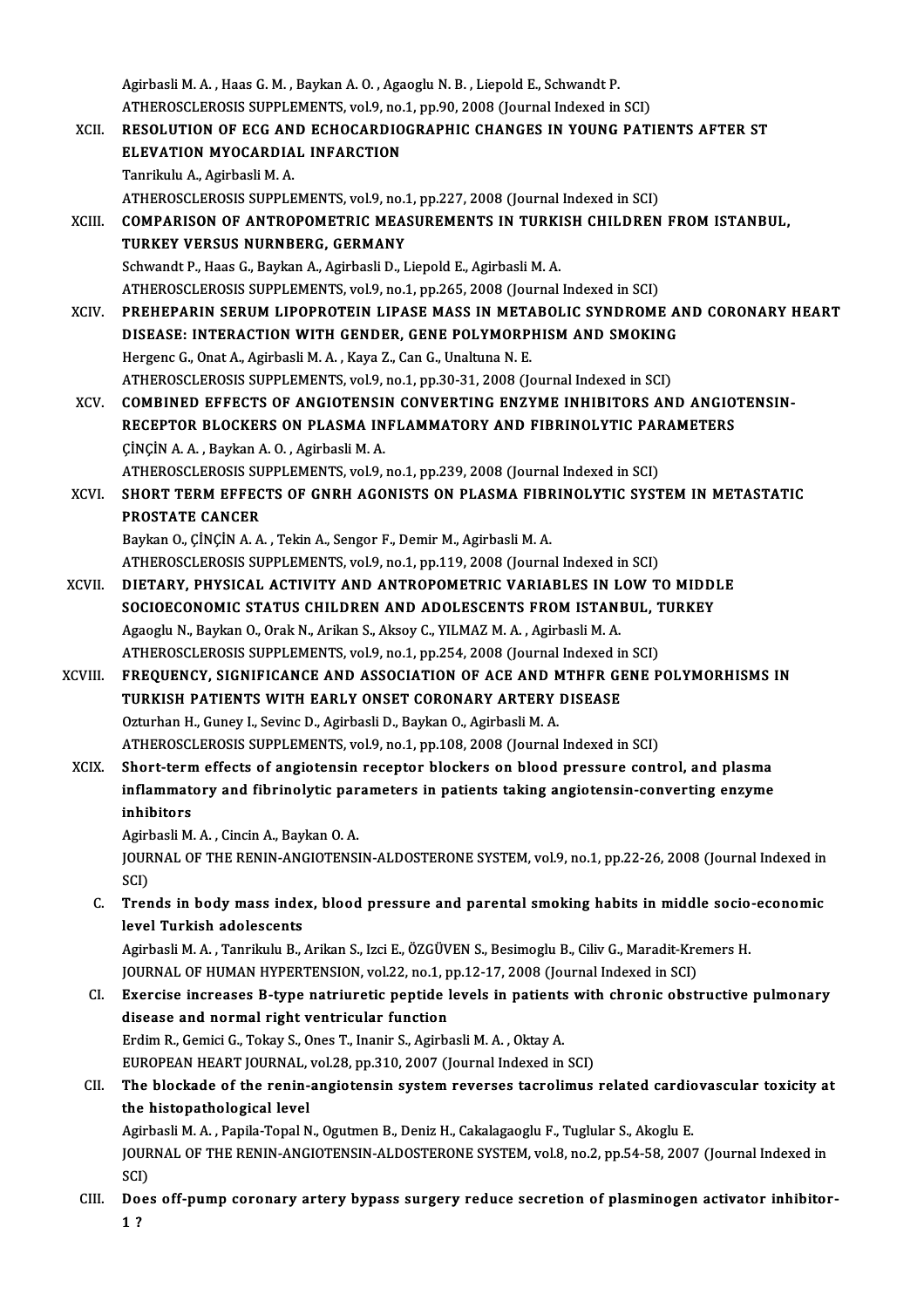Ozkara C., Guler N., Batyraliev T., Okut H., Agirbasli M. A. Ozkara C., Guler N., Batyraliev T., Okut H., Agirbasli M. A.<br>INTERNATIONAL JOURNAL OF CLINICAL PRACTICE, vol.61, no.5, pp.763-767, 2007 (Journal Indexed in SCI)<br>Seguence variations within the genes related to hemogtatis im Ozkara C., Guler N., Batyraliev T., Okut H., Agirbasli M. A.<br>INTERNATIONAL JOURNAL OF CLINICAL PRACTICE, vol.61, no.5, pp.763-767, 2007 (Journal Indexed in SCI)<br>CIV. Sequence variations within the genes related to hemostat INTERNATIONAL JOURNAL OF CLINICAL F<br>Sequence variations within the genes<br>artery disease in Turkish population<br>Taumar H. Enarslan S. Onar E. T., Alian T. Sequence variations within the genes related to hemostatic imbalance and their impact on coronary<br>artery disease in Turkish population<br>Taymaz H., Erarslan S., Oner E. T. , Alkan T., Agirbasli M. A. , Kirdar B. THROMBOSIS RESEARCH, vol.119, no.1, pp.55-62, 2007 (Journal Indexed in SCI) Taymaz H., Erarslan S., Oner E. T. , Alkan T., Agirbasli M. A. , Kirdar B.<br>THROMBOSIS RESEARCH, vol.119, no.1, pp.55-62, 2007 (Journal Indexed in SCI)<br>CV. The effects of TNF alpha inhibition on plasma fibrinolytic balance THROMBOSIS RESEARCH, vol.119, no.1, p<br>The effects of TNF alpha inhibition of<br>inflammatory rheumatical disorders The effects of TNF alpha inhibition on plasma inflammatory rheumatical disorders<br>Agirbasli M.A., Inanc N., Baykan O.A., Direskeneli H.<br>CLINICAL AND EXPERIMENTAL RUEUMATOLOCY vo i<mark>nflammatory rheumatical disorders</mark><br>Agirbasli M. A. , Inanc N., Baykan O. A. , Direskeneli H.<br>CLINICAL AND EXPERIMENTAL RHEUMATOLOGY, vol.24, no.5, pp.580-583, 2006 (Journal Indexed in SCI)<br>Metabolis syndromo in Turkish s Agirbasli M. A., Inanc N., Baykan O. A., Direskeneli H.<br>CLINICAL AND EXPERIMENTAL RHEUMATOLOGY, vol.24, no.5, p<br>CVI. Metabolic syndrome in Turkish children and adolescents CLINICAL AND EXPERIMENTAL RHEUM<br>Metabolic syndrome in Turkish chil<br>Agirbasli M. A. , Cakir S., Ozme S., Ciliv G.<br>METABOLISM CLINICAL AND EXPERIMI Metabolic syndrome in Turkish children and adolescents<br>Agirbasli M. A. , Cakir S., Ozme S., Ciliv G.<br>METABOLISM-CLINICAL AND EXPERIMENTAL, vol.55, no.8, pp.1002-1006, 2006 (Journal Indexed in SCI) Agirbasli M. A. , Cakir S., Ozme S., Ciliv G.<br>METABOLISM-CLINICAL AND EXPERIMENTAL, vol.55, no.8, pp.1002-1006, 2006 (Journal Indexed in SCI)<br>CVII. Interaction among 5,10 methylenetetrahydrofolate reductase, plasminogen ac METABOLISM-CLINICAL AND EXPERIMENTAL, vol.55, no.8, pp.1002-1006, 2006 (Journal Indexed in SCI)<br>Interaction among 5,10 methylenetetrahydrofolate reductase, plasminogen activator inhibitor a<br>endothelial nitric oxide synthas Interaction among 5,10 met<br>endothelial nitric oxide syn<br>disease in Turkish patients endothelial nitric oxide synthase gene polymorphisms predicts the severity of coronary artery<br>disease in Turkish patients<br>Agirbasli D., Agirbasli M. A. , Williams S. M. , Phillips J. A. CORONARY ARTERY DISEASE, vol.17, no.5, pp.413-417, 2006 (Journal Indexed in SCI) Agirbasli D., Agirbasli M. A. , Williams S. M. , Phillips J. A.<br>CORONARY ARTERY DISEASE, vol.17, no.5, pp.413-417, 2006 (Journal Indexed in SCI)<br>CVIII. The effects of short term (3 weeks) testosterone treatment on serum in CORONARY ARTERY DISEASE, vol.17, no.5,<br>The effects of short term (3 weeks) to<br>undergoing coronary artery stenting<br>Cular N. Betweliev T. Dulger H. Orkans C The effects of short term (3 weeks) testosterone treatment on serum infland<br>undergoing coronary artery stenting<br>Guler N., Batyraliev T., Dulger H., Ozkara C., Tuncer M., Aslan S., Okut H., Agirbasli M. A.<br>INTERNATIONAL JOU undergoing coronary artery stenting<br>Guler N., Batyraliev T., Dulger H., Ozkara C., Tuncer M., Aslan S., Okut H., Agirbasli M. A.<br>INTERNATIONAL JOURNAL OF CARDIOLOGY, vol.109, no.3, pp.339-343, 2006 (Journal Indexed in SCI) Guler N., Batyraliev T., Dulger H., Ozkara C., Tuncer M., Aslan S., Okut H., Agirbasli M. A.<br>INTERNATIONAL JOURNAL OF CARDIOLOGY, vol.109, no.3, pp.339-343, 2006 (Journal Indexed in SCI)<br>CIX. Paradoxical mesentery embolism **INTERNATIONAL JOURNAL (Paradoxical mesentery expanding the Syndrome: A case report**<br>Syndrome: A case report Paradoxical mesentery embolism and silent myocardial infarctio<br>syndrome: A case report<br>Duman D., Demirtunc R., Duman D., Sungur F., Agirbasli M. A. , Cakmak M.<br>UEAPT SURCERY EORUM .vol 9, no.2, 2006 (Journal Indoved in SCL syndrome: A case report<br>Duman D., Demirtunc R., Duman D., Sungur F., Agirbasli M. A. , Cakma<br>HEART SURGERY FORUM, vol.9, no.2, 2006 (Journal Indexed in SCI)<br>Body mass index and linid levels in shildren from Ankere. T. Duman D., Demirtunc R., Duman D., Sungur F., Agirbasli M. A., Cakmak M.<br>HEART SURGERY FORUM, vol.9, no.2, 2006 (Journal Indexed in SCI)<br>CX. Body mass index and lipid levels in children from Ankara, Turkey versus Bogalusa, HEART SURGERY FORUM, vol.9, no.2, 2006 (Journal Indexed in SCI<br>Body mass index and lipid levels in children from Ankara, '<br>Agirbasli M. A., Ciliv G., Cakir S., Srinivasan S., Berenson G., Ozme S.<br>BREVENTIVE MEDICINE vol.41 Body mass index and lipid levels in children from Ankara, Turkey v<br>Agirbasli M. A. , Ciliv G., Cakir S., Srinivasan S., Berenson G., Ozme S.<br>PREVENTIVE MEDICINE, vol.41, pp.843-845, 2005 (Journal Indexed in SCI)<br>Biyotal ro CXI. Pivotal role of plasminogen-activator inhibitor 1 in vascular disease PREVENTIVE N<br>Pivotal role<br>Agirbasli M. A.<br>INTERNATION Pivotal role of plasminogen-activator inhibitor 1 in vascular disease<br>Agirbasli M. A.<br>INTERNATIONAL JOURNAL OF CLINICAL PRACTICE, vol.59, no.1, pp.102-106, 2005 (Journal Indexed in SCI)<br>Clinical and esbacardiographic prodi Agirbasli M. A.<br>INTERNATIONAL JOURNAL OF CLINICAL PRACTICE, vol.59, no.1, pp.102-106, 2005 (Journal Indexed in SCI)<br>CXII. Clinical and echocardiographic predictors of left atrial appendage dysfunction in patients with mitr INTERNATIONAL JOURNAL C<br>Clinical and echocardiogr<br>stenosis in sinus rhythm<br>Culor N. Domirbes P. Orkars CXII. Clinical and echocardiographic predictors of left atrial appendage dysfunction in patients with mitral<br>stenosis in sinus rhythm JOURNAL OF THE AMERICAN SOCIETY OF ECHOCARDIOGRAPHY, vol.17, no.8, pp.819-823, 2004 (Journal Indexed in SCI) Guler N., Demirbag R., Ozkara C., Eryonucu B., Gunes A., Tuncer M., Guntekin U., Kocabas S., Agirbash M. A. CXIII. Outcome of coronary revascularization in patients on renal dialysis in SCI)<br>Outcome of coronary revascularization in patients on renal dialysis<br>Agirbasli M. A. , Weintraub W., Chang G., King S., Guyton R., Thompson T., Alameddine F., Ghazzal Z.<br>AMERICAN JOURNAL OF CARDIOLOCY, vol 86, no 4, Outcome of coronary revascularization in patients on renal dialysis<br>Agirbasli M. A. , Weintraub W., Chang G., King S., Guyton R., Thompson T., Alameddine F., Ghazza<br>AMERICAN JOURNAL OF CARDIOLOGY, vol.86, no.4, pp.395-399, Agirbasli M. A., Weintraub W., Chang G., King S., Guyton R., Thompson T., Alameddine F., Ghazzal Z.<br>AMERICAN JOURNAL OF CARDIOLOGY, vol.86, no.4, pp.395-399, 2000 (Journal Indexed in SCI)<br>CXIV. The use of intrastent periph AMERICAN JOURNAL OF CARDIOLOG<br>The use of intrastent peripheral<br>Agirbasli M. A. , Morris D., Marshall J.<br>CATUETERIZATION AND CARDIOVAS The use of intrastent peripheral stent in large coronary arteries: Report of three cases<br>Agirbasli M. A. , Morris D., Marshall J.<br>CATHETERIZATION AND CARDIOVASCULAR INTERVENTIONS, vol.50, no.4, pp.498-501, 2000 (Journal In Agirbasli M. A. , Morris D., Marshall J.<br>CATHETERIZATION AND CARDIOVASCULAR INTERVENTIONS, vol.50, no.4, pp.498-501, 2000 (Journal Indexed in<br>SCI) CATHETERIZATION AND CARDIOVASCULAR INTERVENTIONS, vol.50, no.4, p<br>SCI)<br>CXV. Situs inversus with hypertrophic cardiomyopathy in identical twins<br>Agirbasli M.A. Hamid B. Jonnings H. Tillor C SCI)<br>Situs inversus with hypertrophic cardior<br>Agirbasli M. A. , Hamid R., Jennings H., Tiller G.<br>AMERICAN JOUPNAL OF MEDICAL CENETICS Situs inversus with hypertrophic cardiomyopathy in identical twins<br>Agirbasli M. A. , Hamid R., Jennings H., Tiller G.<br>AMERICAN JOURNAL OF MEDICAL GENETICS, vol.91, no.5, pp.327-330, 2000 (Journal Indexed in SCI)<br>Comparativ Agirbasli M. A. , Hamid R., Jennings H., Tiller G.<br>AMERICAN JOURNAL OF MEDICAL GENETICS, vol.91, no.5, pp.327-330, 2000 (Journal Indexed in SCI)<br>CXVI. Comparative effect of angiotensin-converting enzyme inhibition and angi AMERICAN JOURNAL OF MEDICAL GENETICS, vol.91, no.5, pp<br>Comparative effect of angiotensin-converting enzyme<br>antagonism on plasma fibrinolytic balance in humans<br>Provin N. Agirbasli M.A. Vougbar D. Comparative effect of angiotensin<br>antagonism on plasma fibrinolytic<br>Brown N., Agirbasli M.A., Vaughan D.<br>HYPEPTENSION vol 24 no 2 nn 295 2 antagonism on plasma fibrinolytic balance in humans<br>Brown N., Agirbasli M. A. , Vaughan D.<br>HYPERTENSION, vol.34, no.2, pp.285-290, 1999 (Journal Indexed in SCI)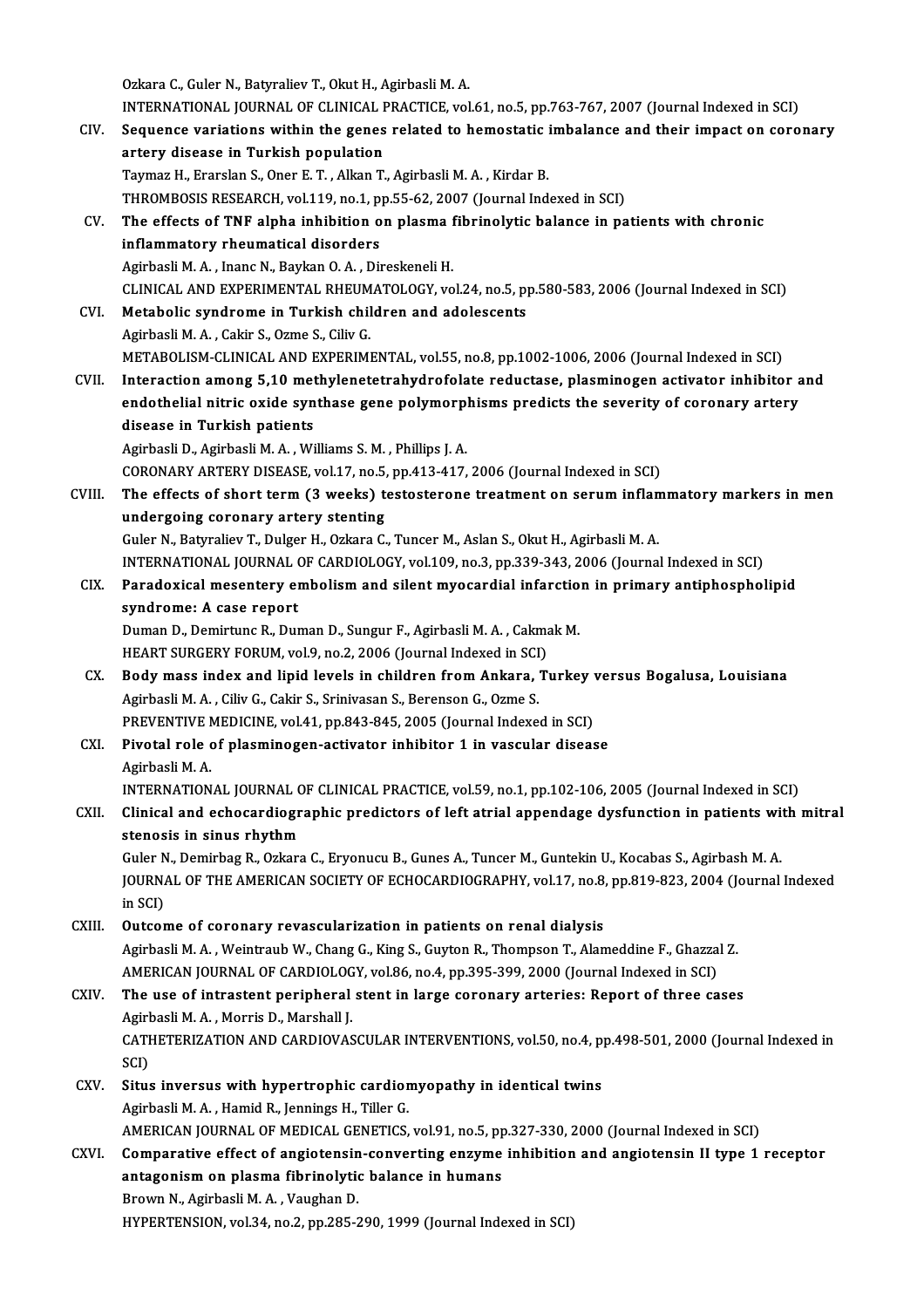| CXVII.       | Pseudoaneurysm of the mitral-aortic intervalvular fibrosa: A long-term complication of infective                   |
|--------------|--------------------------------------------------------------------------------------------------------------------|
|              | endocarditis                                                                                                       |
|              | Agirbasli M.A., Fadel B.                                                                                           |
|              | ECHOCARDIOGRAPHY-A JOURNAL OF CARDIOVASCULAR ULTRASOUND AND ALLIED TECHNIQUES, vol.16, no.3,                       |
|              | pp.253-257, 1999 (Journal Indexed in SCI)                                                                          |
| CXVIII.      | Effect of activation and inhibition of the renin-angiotensin system on plasma PAI-1                                |
|              | Brown N., Agirbasli M. A., Williams G., Litchfield W., Vaughan D.                                                  |
|              | HYPERTENSION, vol.32, no.6, pp.965-971, 1998 (Journal Indexed in SCI)                                              |
| CXIX.        | The renin-angiotensin system and vascular fibrinolytic balance                                                     |
|              | Agirbasli M. A., Vaughan D.<br>INTERNATIONAL JOURNAL OF CLINICAL PRACTICE, pp.20-25, 1998 (Journal Indexed in SCI) |
| CXX.         | Stent procedure complicated by thrombus formation distal to the lesion within a muscle bridge                      |
|              | Agirbasli M. A., Hillegass W., Chapman G., Brott B.                                                                |
|              | CATHETERIZATION AND CARDIOVASCULAR DIAGNOSIS, vol.43, no.1, pp.73-76, 1998 (Journal Indexed in SCI)                |
| <b>CXXI</b>  | Coronary to pulmonary artery shunt via the bronchial artery demonstrated by magnetic resonance                     |
|              | imaging                                                                                                            |
|              | Agirbasli M. A., Lenhart M., Arildsen R., Myers P.                                                                 |
|              | JOURNAL OF INTERVENTIONAL CARDIOLOGY, vol.10, no.6, pp.449-452, 1997 (Journal Indexed in SCI)                      |
| CXXII.       | Myocardial bridge as a cause of thrombus formation and myocardial infarction in a young athlete                    |
|              | Agirbasli M. A., Martin G., Stout J., Jennings H., Lea J., Dixon J.                                                |
|              | CLINICAL CARDIOLOGY, vol.20, no.12, pp.1032-1036, 1997 (Journal Indexed in SCI)                                    |
| CXXIII.      | Coronary artery vasomotion after percutaneous transluminal coronary angioplasty                                    |
|              | Misra V., Agirbasli M. A., Fischell T.                                                                             |
|              | CLINICAL CARDIOLOGY, vol.20, no.11, pp.915-922, 1997 (Journal Indexed in SCI)                                      |
| <b>CXXIV</b> | Resolution of vegetations with anticoagulation after myocardial infarction in primary                              |
|              | antiphospholipid syndrome                                                                                          |
|              | Agirbasli M. A., Hansen D., Byrd B.                                                                                |
|              | JOURNAL OF THE AMERICAN SOCIETY OF ECHOCARDIOGRAPHY, vol.10, no.8, pp.877-880, 1997 (Journal Indexed               |
|              | in SCI)                                                                                                            |
| CXXV.        | Urinary N-acetyl-beta-D-glucosaminidase changes in relation to age, sex, race, and diastolic and                   |
|              | systolic blood pressure in a young adult biracial population - The Bogalusa heart study                            |
|              | Agirbasli M. A., Radhakrishnamurthy B., Jiang X., Bao W., Berenson G.                                              |
|              | AMERICAN JOURNAL OF HYPERTENSION, vol.9, no.2, pp.157-161, 1996 (Journal Indexed in SCI)                           |
|              |                                                                                                                    |

### Articles Published in Other Journals

| <b>Articles Published in Other Journals</b>                                                                                  |
|------------------------------------------------------------------------------------------------------------------------------|
| I. Three-dimensional echocardiographic assessment of Chiari's network relationship with the left<br>ventricular false tendon |
| Sumerkan M. C., Cetin S., Helvaci F. B., Yaslikaya S. S., Karabay U., Hamit T., Gurdal A., AĞIRBAŞLI M. A., Alyan O.         |
| ECVDTIAN HEADTHOUDMAL vol 74 no. 1, 2022 (Journal Indoved in ECCI)                                                           |

- EGYPTIAN HEART JOURNAL, vol.74, no.1, 2022 (Journal Indexed in ESCI) Sumerkan M. C. , Cetin S., Helvaci F. B. , Yaslikaya S. S. , Karabay U., Hamit T., Gurdal A., .<br>EGYPTIAN HEART JOURNAL, vol.74, no.1, 2022 (Journal Indexed in ESCI)<br>II. Thrombosis and fibrosis: mutually inclusive targets t EGYPTIAN HEA<br>Thrombosis<br>Agirbasli M. A.<br>EUTUDE SCIEN
- Thrombosis and fibrosis: mutually inclusive target<br>Agirbasli M. A.<br>FUTURE SCIENCE 0A, 2021 (Journal Indexed in ESCI)<br>Can Hamagnam Baramatara Bradist a Basitive Be Agirbasli M. A.<br>FUTURE SCIENCE OA, 2021 (Journal Indexed in ESCI)<br>III. Can Hemogram Parameters Predict a Positive PCR Result in COVID-19?<br>Sarmis A Agirbasli M. A. Kasaglu E. CÜCLÜ H. ÖZEKİNCİ T. HARİD Z.
- FUTURE SCIENCE OA, 2021 (Journal Indexed in ESCI)<br>Can Hemogram Parameters Predict a Positive PCR Result in CO<br>Sarmis A., Agirbasli M.A., Kocoglu E., GÜÇLÜ H., ÖZEKİNCİ T., HABİP Z.<br>PANÇI ADESH JOURNAL OF MEDICAL SCIENCE 30 Sarmis A., Agirbasli M. A. , Kocoglu E., GÜÇLÜ H., ÖZEKİNCİ T., HABİP Z.<br>BANGLADESH JOURNAL OF MEDICAL SCIENCE, vol.20, 2021 (Journal Indexed in ESCI) Sarmis A., Agirbasli M. A., Kocoglu E., GÜÇLÜ H., ÖZEKİNCİ T., HABİP Z.<br>BANGLADESH JOURNAL OF MEDICAL SCIENCE, vol.20, 2021 (Journal Indexed in ESCI)<br>IV. The validity and reliability of the Turkish version of the Seattle A
- BANGLADESH JOURNAL OF MEDICAL SCIENCE, vol.20, 2021 (Journal In<br>The validity and reliability of the Turkish version of the Seattle<br>DURUÖZ M. T. , ŞANAL TOPRAK C., Ulutatar F., Suhaimi A., Agirbasli M. A.<br>Turk Kandivalaji D The validity and reliability of the Turkish version of the Seattle Angina Questionnaire.<br>DURUÖZ M. T. , ŞANAL TOPRAK C., Ulutatar F., Suhaimi A., Agirbasli M. A.<br>Turk Kardiyoloji Dernegi arsivi : Turk Kardiyoloji Dernegini DURUÖZ M. T. , ŞANAL TOPRAK C., Ulutat<br>Turk Kardiyoloji Dernegi arsivi : Turk Ka<br>(Refereed Journals of Other Institutions)